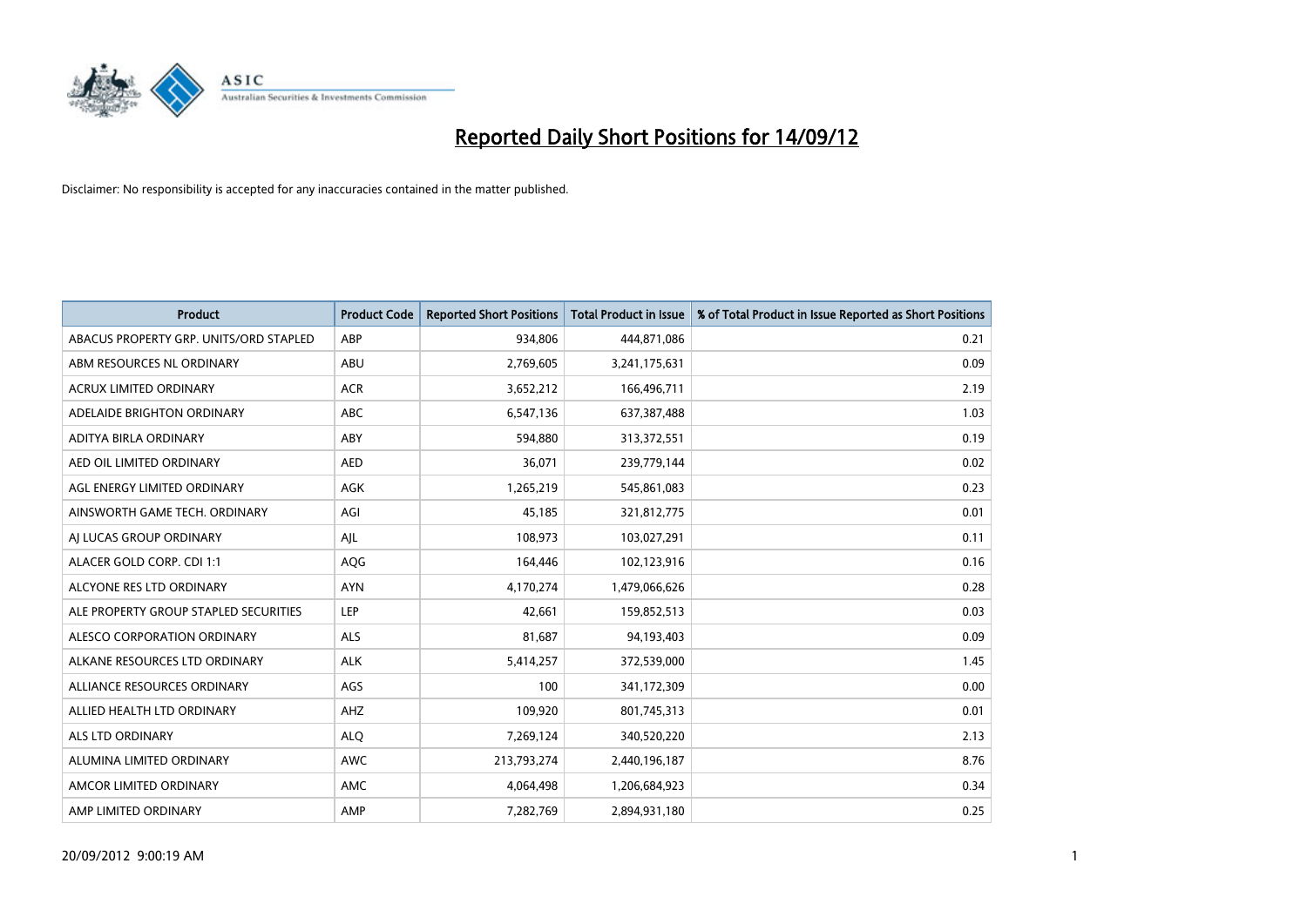

| <b>Product</b>                          | <b>Product Code</b> | <b>Reported Short Positions</b> | <b>Total Product in Issue</b> | % of Total Product in Issue Reported as Short Positions |
|-----------------------------------------|---------------------|---------------------------------|-------------------------------|---------------------------------------------------------|
| AMPELLA MINING ORDINARY                 | <b>AMX</b>          | 5,100,246                       | 246,800,493                   | 2.07                                                    |
| ANGLOGOLD ASHANTI CDI 5:1               | AGG                 | 1,000                           | 89,207,765                    | 0.00                                                    |
| ANSELL LIMITED ORDINARY                 | <b>ANN</b>          | 4,738,815                       | 130,656,668                   | 3.63                                                    |
| ANTARES ENERGY LTD ORDINARY             | <b>AZZ</b>          | 344,155                         | 257,000,000                   | 0.13                                                    |
| ANTISENSE THERAPEUT, ORDINARY           | <b>ANP</b>          | 270,167                         | 1,437,954,566                 | 0.02                                                    |
| ANZ BANKING GRP LTD ORDINARY            | ANZ                 | 8,836,385                       | 2,717,289,534                 | 0.33                                                    |
| APA GROUP STAPLED SECURITIES            | <b>APA</b>          | 34,048,335                      | 644,485,583                   | 5.28                                                    |
| APN NEWS & MEDIA ORDINARY               | <b>APN</b>          | 11,961,305                      | 649,010,756                   | 1.84                                                    |
| AQUARIUS PLATINUM. ORDINARY             | <b>AOP</b>          | 16,990,940                      | 472,851,336                   | 3.59                                                    |
| AQUILA RESOURCES ORDINARY               | <b>AQA</b>          | 8,712,744                       | 411,804,442                   | 2.12                                                    |
| ARAFURA RESOURCE LTD ORDINARY           | <b>ARU</b>          | 5,937,286                       | 396,004,144                   | 1.50                                                    |
| ARB CORPORATION ORDINARY                | <b>ARP</b>          | 14,720                          | 72,481,302                    | 0.02                                                    |
| ARDENT LEISURE GROUP STAPLED SECURITIES | AAD                 | 1,104,605                       | 341,252,614                   | 0.32                                                    |
| ARISTOCRAT LEISURE ORDINARY             | <b>ALL</b>          | 23,747,565                      | 550,502,889                   | 4.31                                                    |
| ARRIUM LTD ORDINARY                     | ARI                 | 29,289,842                      | 1,345,665,626                 | 2.18                                                    |
| ASCIANO LIMITED ORDINARY                | <b>AIO</b>          | 7,180,540                       | 975,385,664                   | 0.74                                                    |
| ASG GROUP LIMITED ORDINARY              | ASZ                 | 367,297                         | 177, 187, 512                 | 0.21                                                    |
| ASPEN GROUP ORD/UNITS STAPLED           | <b>APZ</b>          | 280,135                         | 600,507,326                   | 0.05                                                    |
| ASPIRE MINING LTD ORDINARY              | <b>AKM</b>          | 270,266                         | 620,594,556                   | 0.04                                                    |
| ASTRO JAP PROP GROUP STAPLED SECURITIES | AJA                 | 5,427                           | 58,445,002                    | 0.01                                                    |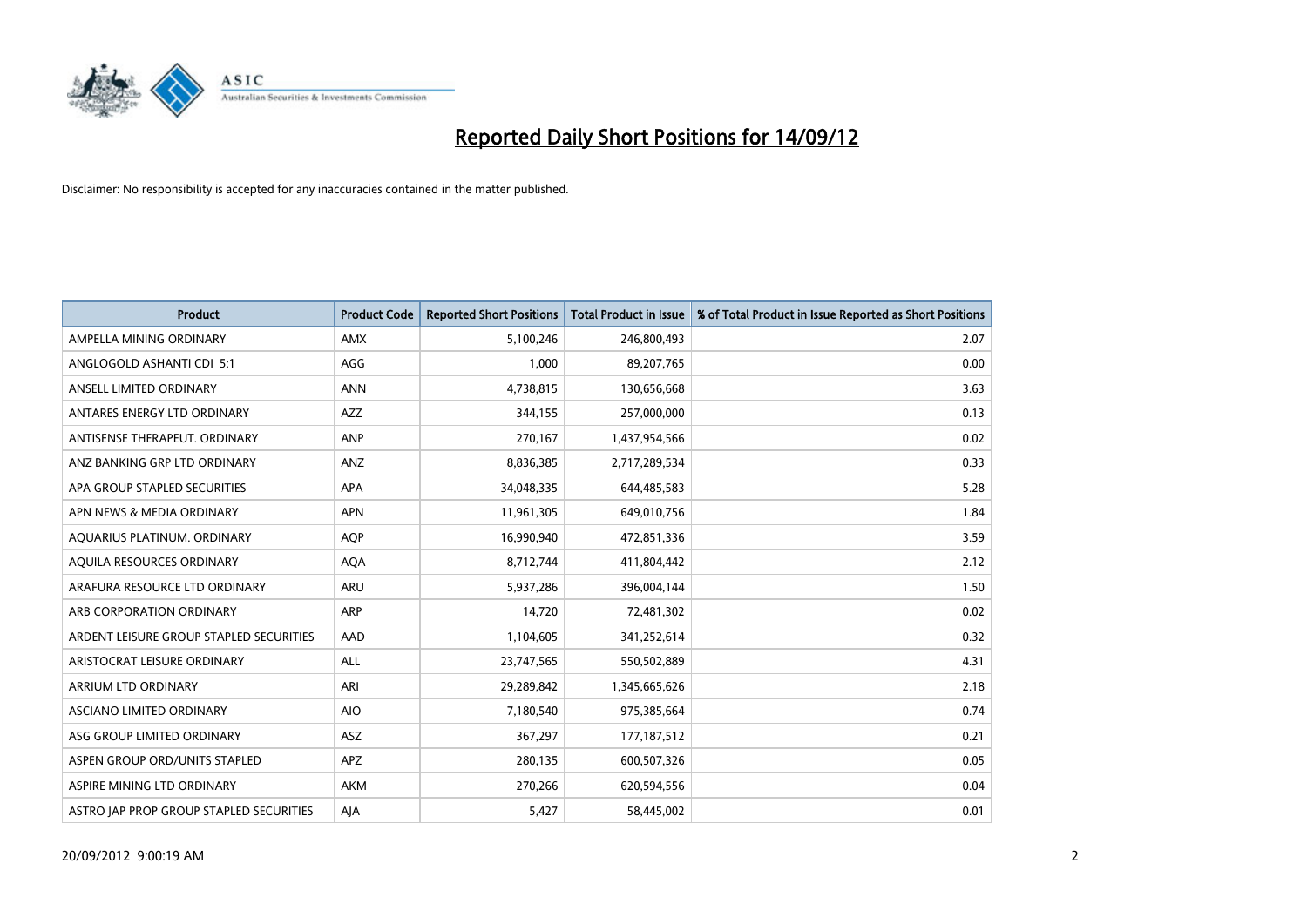

| <b>Product</b>                       | <b>Product Code</b> | <b>Reported Short Positions</b> | <b>Total Product in Issue</b> | % of Total Product in Issue Reported as Short Positions |
|--------------------------------------|---------------------|---------------------------------|-------------------------------|---------------------------------------------------------|
| ASX LIMITED ORDINARY                 | <b>ASX</b>          | 3,604,586                       | 175,136,729                   | 2.06                                                    |
| ATLAS IRON LIMITED ORDINARY          | <b>AGO</b>          | 10,275,885                      | 904,580,993                   | 1.14                                                    |
| <b>AURORA OIL &amp; GAS ORDINARY</b> | <b>AUT</b>          | 7,238,947                       | 447,885,778                   | 1.62                                                    |
| AUSDRILL LIMITED ORDINARY            | ASL                 | 3,515,894                       | 304,530,621                   | 1.15                                                    |
| AUSENCO LIMITED ORDINARY             | AAX                 | 730,742                         | 123,872,665                   | 0.59                                                    |
| AUSGOLD LIMITED ORDINARY             | <b>AUC</b>          | 50,000                          | 136,264,601                   | 0.04                                                    |
| AUSTAL LIMITED ORDINARY              | <b>ASB</b>          | 195,830                         | 188,193,007                   | 0.10                                                    |
| AUSTBROKERS HOLDINGS ORDINARY        | <b>AUB</b>          | 9,955                           | 55,999,095                    | 0.02                                                    |
| AUSTIN ENGINEERING ORDINARY          | <b>ANG</b>          | 273,478                         | 72,314,403                    | 0.38                                                    |
| AUSTRALAND PROPERTY STAPLED SECURITY | <b>ALZ</b>          | 351,107                         | 576,846,597                   | 0.06                                                    |
| AUSTRALIAN AGRICULT. ORDINARY        | AAC                 | 424,833                         | 312,905,085                   | 0.14                                                    |
| AUSTRALIAN INFRASTR, UNITS/ORDINARY  | <b>AIX</b>          | 2,901,513                       | 620,733,944                   | 0.47                                                    |
| AUSTRALIAN PHARM. ORDINARY           | API                 | 222,987                         | 488,115,883                   | 0.05                                                    |
| AUTOMOTIVE HOLDINGS ORDINARY         | AHE                 | 73,799                          | 260,579,682                   | 0.03                                                    |
| AVIENNINGS LIMITED ORDINARY          | AVI                 | 175,001                         | 274,588,694                   | 0.06                                                    |
| AWE LIMITED ORDINARY                 | <b>AWE</b>          | 3,770,595                       | 521,871,941                   | 0.72                                                    |
| AZIMUTH RES LTD ORDINARY             | <b>AZH</b>          | 1,024,354                       | 418,911,161                   | 0.24                                                    |
| BANDANNA ENERGY ORDINARY             | <b>BND</b>          | 3,611,197                       | 528,481,199                   | 0.68                                                    |
| BANK OF QUEENSLAND. ORDINARY         | <b>BOQ</b>          | 9,404,328                       | 308,797,224                   | 3.05                                                    |
| <b>BANNERMAN RESOURCES ORDINARY</b>  | <b>BMN</b>          | 10,000                          | 302,069,772                   | 0.00                                                    |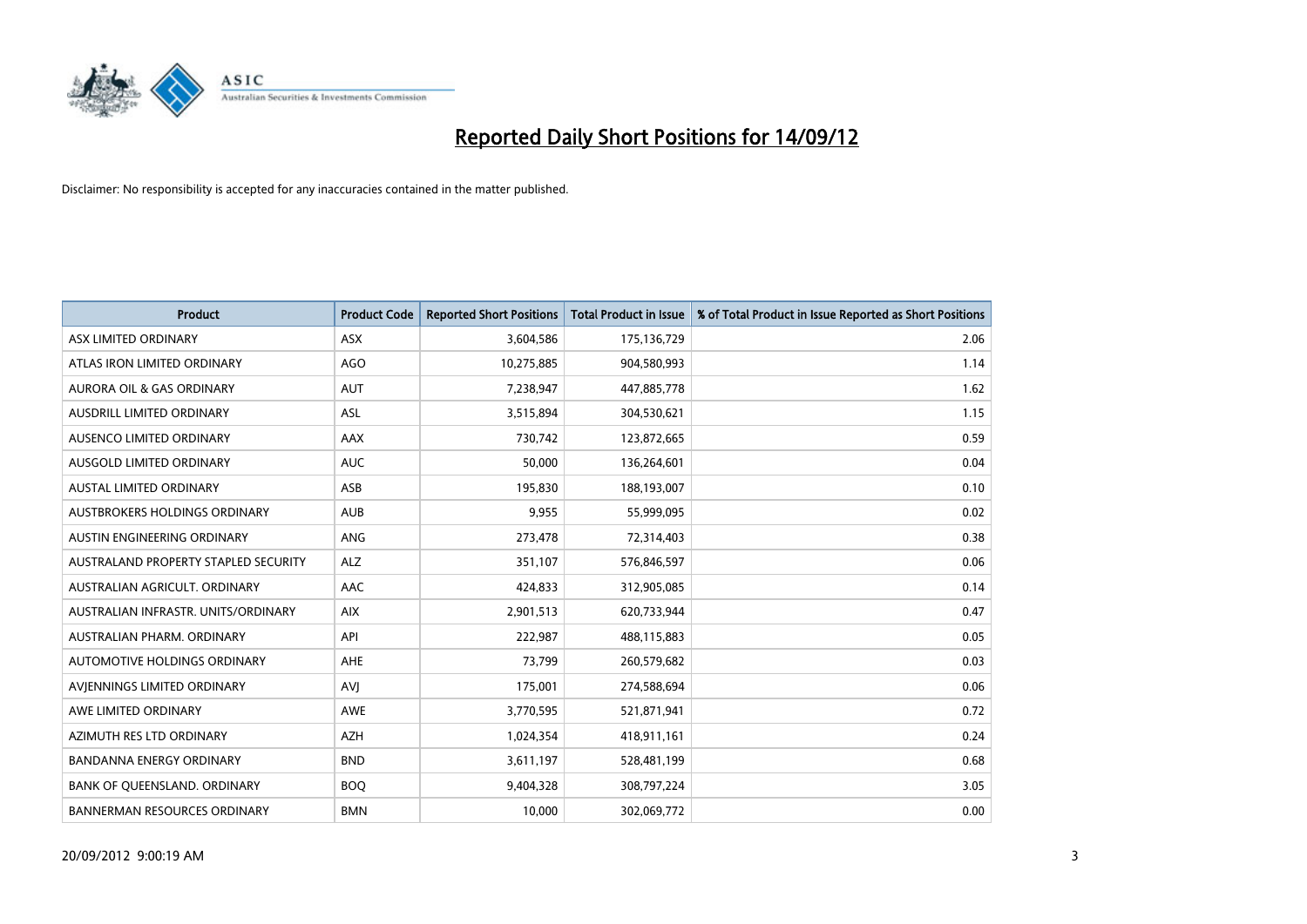

| <b>Product</b>                       | <b>Product Code</b> | <b>Reported Short Positions</b> | <b>Total Product in Issue</b> | % of Total Product in Issue Reported as Short Positions |
|--------------------------------------|---------------------|---------------------------------|-------------------------------|---------------------------------------------------------|
| <b>BASE RES LIMITED ORDINARY</b>     | <b>BSE</b>          | 628,498                         | 460,440,029                   | 0.14                                                    |
| BATHURST RESOURCES ORDINARY          | <b>BTU</b>          | 44,413,914                      | 696,747,997                   | 6.37                                                    |
| BEACH ENERGY LIMITED ORDINARY        | <b>BPT</b>          | 24,060,365                      | 1,256,183,762                 | 1.92                                                    |
| BEADELL RESOURCE LTD ORDINARY        | <b>BDR</b>          | 13,445,406                      | 724,704,752                   | 1.86                                                    |
| BENDIGO AND ADELAIDE ORDINARY        | <b>BEN</b>          | 9,350,610                       | 396,683,741                   | 2.36                                                    |
| BERKELEY RESOURCES ORDINARY          | <b>BKY</b>          | 201,901                         | 179,393,273                   | 0.11                                                    |
| BETASHARES ASX RES ETF UNITS         | <b>ORE</b>          | 82,306                          | 6,120,745                     | 1.34                                                    |
| <b>BHP BILLITON LIMITED ORDINARY</b> | <b>BHP</b>          | 8,988,402                       | 3,211,691,105                 | 0.28                                                    |
| <b>BILLABONG ORDINARY</b>            | <b>BBG</b>          | 6,864,390                       | 478,944,292                   | 1.43                                                    |
| <b>BIOTA HOLDINGS ORDINARY</b>       | <b>BTA</b>          | 249,202                         | 182,763,651                   | 0.14                                                    |
| <b>BLACKTHORN RESOURCES ORDINARY</b> | <b>BTR</b>          | 103,825                         | 164,285,950                   | 0.06                                                    |
| <b>BLUESCOPE STEEL LTD ORDINARY</b>  | <b>BSL</b>          | 21,264,228                      | 3,349,185,247                 | 0.63                                                    |
| <b>BOART LONGYEAR ORDINARY</b>       | <b>BLY</b>          | 7,576,814                       | 461, 163, 412                 | 1.64                                                    |
| <b>BOOM LOGISTICS ORDINARY</b>       | <b>BOL</b>          | 3,410                           | 468,663,585                   | 0.00                                                    |
| <b>BORAL LIMITED, ORDINARY</b>       | <b>BLD</b>          | 45,562,205                      | 758,572,140                   | 6.01                                                    |
| <b>BRADKEN LIMITED ORDINARY</b>      | <b>BKN</b>          | 4,867,248                       | 169,240,662                   | 2.88                                                    |
| <b>BRAMBLES LIMITED ORDINARY</b>     | <b>BXB</b>          | 5,240,453                       | 1,555,204,787                 | 0.34                                                    |
| BT INVESTMENT MNGMNT ORDINARY        | <b>BTT</b>          | 358,189                         | 267,906,977                   | 0.13                                                    |
| <b>BUCCANEER ENERGY LTD ORDINARY</b> | <b>BCC</b>          | 2,371,884                       | 1,133,975,491                 | 0.21                                                    |
| <b>BURU ENERGY ORDINARY</b>          | <b>BRU</b>          | 9.976.084                       | 251,032,144                   | 3.97                                                    |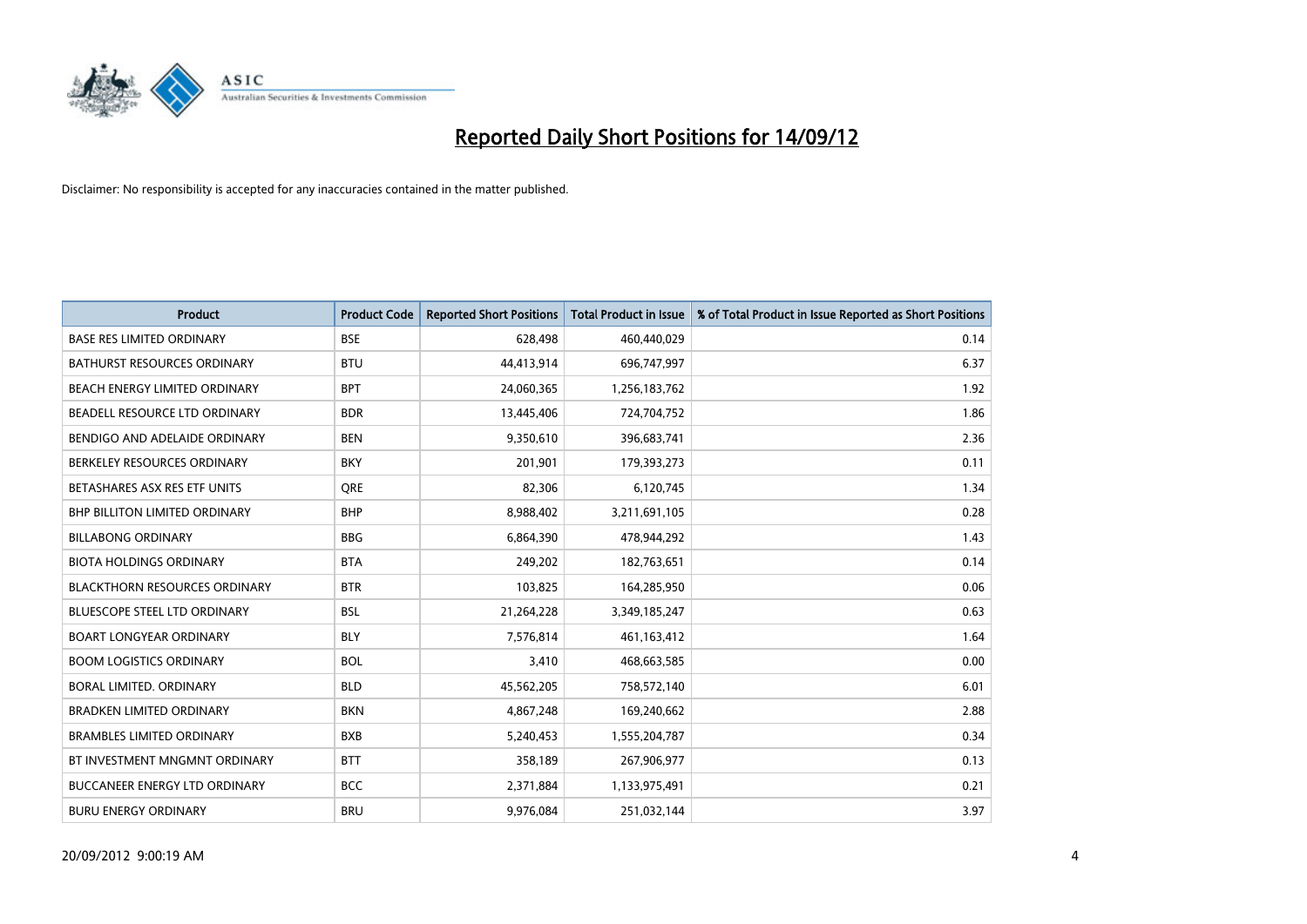

| <b>Product</b>                           | <b>Product Code</b> | <b>Reported Short Positions</b> | <b>Total Product in Issue</b> | % of Total Product in Issue Reported as Short Positions |
|------------------------------------------|---------------------|---------------------------------|-------------------------------|---------------------------------------------------------|
| <b>BWP TRUST ORDINARY UNITS</b>          | <b>BWP</b>          | 3,856,248                       | 533,645,790                   | 0.72                                                    |
| CABCHARGE AUSTRALIA ORDINARY             | CAB                 | 4,954,497                       | 120,430,683                   | 4.11                                                    |
| <b>CALIBRE GROUP LTD ORDINARY</b>        | <b>CGH</b>          | 252,799                         | 293,192,506                   | 0.09                                                    |
| CALTEX AUSTRALIA ORDINARY                | <b>CTX</b>          | 3,397,020                       | 270,000,000                   | 1.26                                                    |
| CAPE LAMBERT RES LTD ORDINARY            | <b>CFE</b>          | 512,386                         | 689,108,792                   | 0.07                                                    |
| CARABELLA RES LTD ORDINARY               | <b>CLR</b>          | 561,929                         | 133,642,797                   | 0.42                                                    |
| <b>CARBON ENERGY ORDINARY</b>            | <b>CNX</b>          | 298,071                         | 776,306,566                   | 0.04                                                    |
| CARDNO LIMITED ORDINARY                  | CDD                 | 1,531,381                       | 138,578,044                   | 1.11                                                    |
| CARNARVON PETROLEUM ORDINARY             | <b>CVN</b>          | 1,126,156                       | 694,644,634                   | 0.16                                                    |
| CARSALES.COM LTD ORDINARY                | <b>CRZ</b>          | 16,168,416                      | 234,896,130                   | 6.88                                                    |
| CENTRO RETAIL AUST ORD/UNIT STAPLED SEC  | <b>CRF</b>          | 17,925,036                      | 1,427,391,696                 | 1.26                                                    |
| <b>CERAMIC FUEL CELLS ORDINARY</b>       | <b>CFU</b>          | 598,626                         | 1,366,298,863                 | 0.04                                                    |
| CFS RETAIL TRUST GRP STAPLED SECURITIES  | <b>CFX</b>          | 47,456,430                      | 2,828,495,659                 | 1.68                                                    |
| CHALLENGER DIV.PRO. STAPLED UNITS        | <b>CDI</b>          | 16,245                          | 214,101,013                   | 0.01                                                    |
| <b>CHALLENGER INFRAST, STAPLED UNITS</b> | <b>CIF</b>          | 461,549                         | 316,223,785                   | 0.15                                                    |
| CHALLENGER LIMITED ORDINARY              | <b>CGF</b>          | 10,254,654                      | 544,652,710                   | 1.88                                                    |
| CHARTER HALL GROUP STAPLED US PROHIBIT.  | <b>CHC</b>          | 544,003                         | 298,399,347                   | 0.18                                                    |
| <b>CHARTER HALL RETAIL UNITS</b>         | <b>CQR</b>          | 1,076,532                       | 299,628,571                   | 0.36                                                    |
| <b>CHORUS LIMITED ORDINARY</b>           | <b>CNU</b>          | 291,243                         | 385,082,123                   | 0.08                                                    |
| CITIGOLD CORP LTD ORDINARY               | <b>CTO</b>          | 1,055,317                       | 1,238,622,051                 | 0.09                                                    |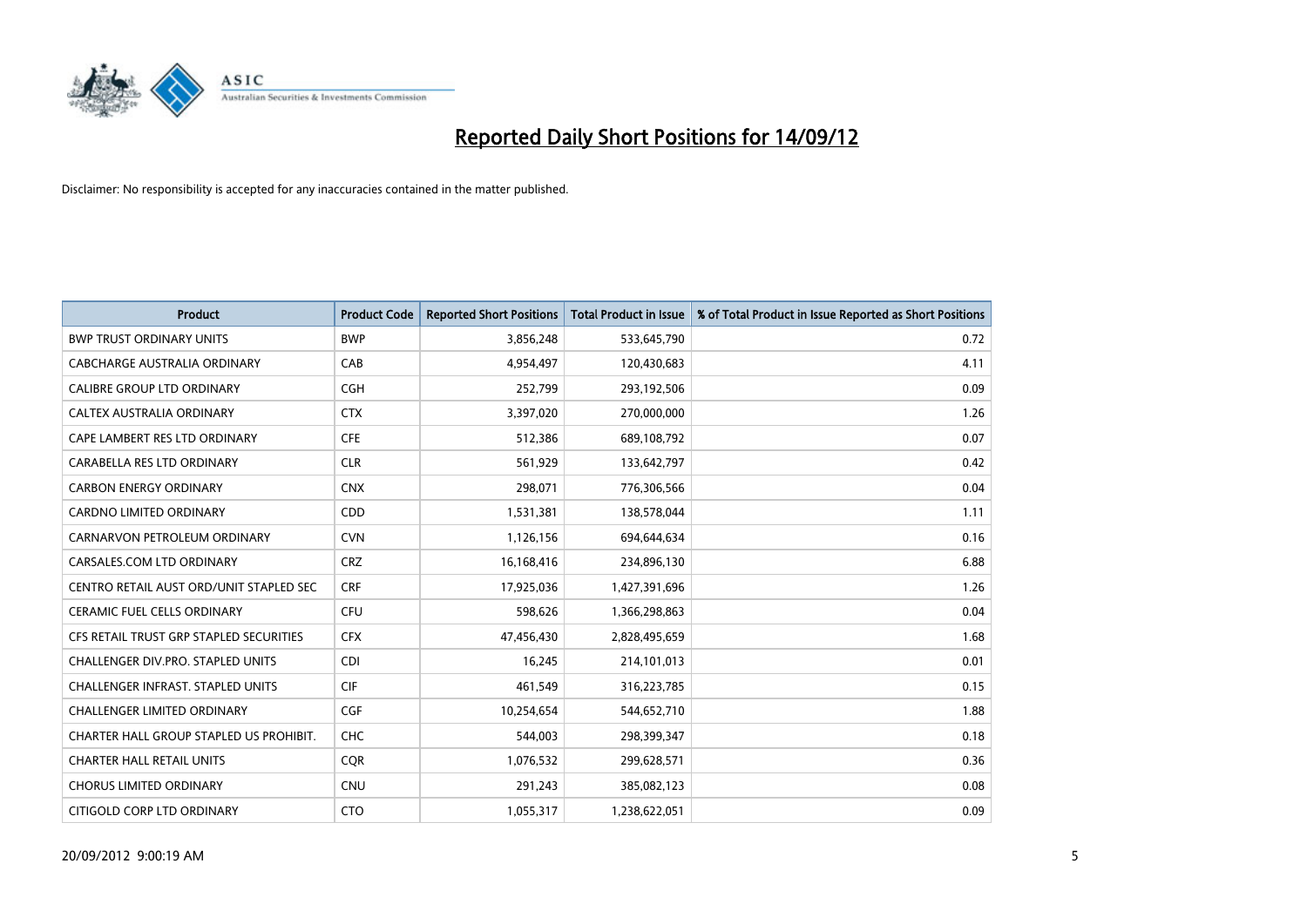

| <b>Product</b>                          | <b>Product Code</b> | <b>Reported Short Positions</b> | <b>Total Product in Issue</b> | % of Total Product in Issue Reported as Short Positions |
|-----------------------------------------|---------------------|---------------------------------|-------------------------------|---------------------------------------------------------|
| <b>CLOUGH LIMITED ORDINARY</b>          | <b>CLO</b>          | 114,396                         | 773,989,006                   | 0.01                                                    |
| <b>CNPR GRP UNITS/ORD STAPLED</b>       | <b>CNP</b>          | 2,537                           | 972,414,514                   | 0.00                                                    |
| <b>COAL OF AFRICA LTD ORDINARY</b>      | <b>CZA</b>          | 93,471                          | 766,042,402                   | 0.01                                                    |
| COALSPUR MINES LTD ORDINARY             | <b>CPL</b>          | 17,889,977                      | 620,729,899                   | 2.88                                                    |
| <b>COBAR CONSOLIDATED ORDINARY</b>      | CCU                 | 31.068                          | 210,101,187                   | 0.01                                                    |
| COCA-COLA AMATIL ORDINARY               | <b>CCL</b>          | 3,900,380                       | 761,319,007                   | 0.51                                                    |
| <b>COCHLEAR LIMITED ORDINARY</b>        | <b>COH</b>          | 4,991,110                       | 56,972,605                    | 8.76                                                    |
| <b>COCKATOO COAL ORDINARY</b>           | <b>COK</b>          | 14,682,584                      | 1,016,746,908                 | 1.44                                                    |
| COLLINS FOODS LTD ORDINARY              | <b>CKF</b>          | 23,670                          | 93,000,003                    | 0.03                                                    |
| COMMONWEALTH BANK, ORDINARY             | <b>CBA</b>          | 21,484,527                      | 1,592,154,780                 | 1.35                                                    |
| <b>COMMONWEALTH PROP ORDINARY UNITS</b> | <b>CPA</b>          | 20,992,948                      | 2,347,003,413                 | 0.89                                                    |
| <b>COMPASS RESOURCES ORDINARY</b>       | <b>CMR</b>          | 7,472                           | 1,403,744,100                 | 0.00                                                    |
| <b>COMPUTERSHARE LTD ORDINARY</b>       | CPU                 | 6,479,586                       | 555,664,059                   | 1.17                                                    |
| CONSOLIDATED MEDIA, ORDINARY            | <b>CMI</b>          | 554.874                         | 561,834,996                   | 0.10                                                    |
| CONTINENTAL COAL LTD ORDINARY           | CCC                 | 983                             | 445,894,046                   | 0.00                                                    |
| <b>COOPER ENERGY LTD ORDINARY</b>       | <b>COE</b>          | 59,067                          | 328,694,257                   | 0.02                                                    |
| <b>CREDIT CORP GROUP ORDINARY</b>       | <b>CCP</b>          | 43,080                          | 45,571,114                    | 0.09                                                    |
| <b>CROMWELL PROP STAPLED SECURITIES</b> | <b>CMW</b>          | 4,029                           | 1,172,569,708                 | 0.00                                                    |
| <b>CROWN LIMITED ORDINARY</b>           | <b>CWN</b>          | 5,930,024                       | 728,394,185                   | 0.81                                                    |
| <b>CSG LIMITED ORDINARY</b>             | CSV                 | 846.076                         | 282,567,499                   | 0.30                                                    |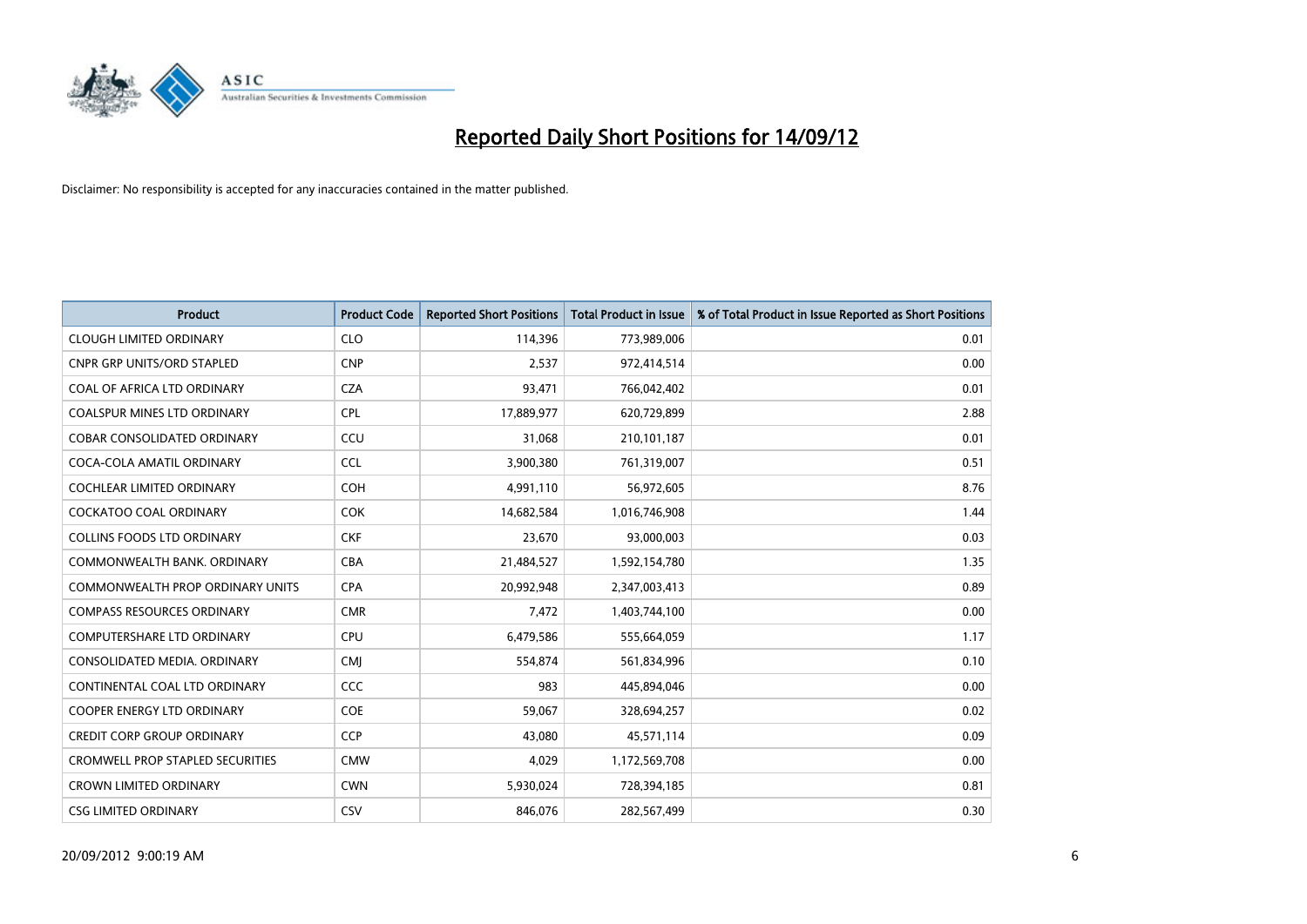

| <b>Product</b>                       | <b>Product Code</b> | <b>Reported Short Positions</b> | <b>Total Product in Issue</b> | % of Total Product in Issue Reported as Short Positions |
|--------------------------------------|---------------------|---------------------------------|-------------------------------|---------------------------------------------------------|
| <b>CSL LIMITED ORDINARY</b>          | <b>CSL</b>          | 3,628,042                       | 505,808,353                   | 0.72                                                    |
| <b>CSR LIMITED ORDINARY</b>          | <b>CSR</b>          | 45,788,461                      | 506,000,315                   | 9.05                                                    |
| <b>CUDECO LIMITED ORDINARY</b>       | CDU                 | 5,149,032                       | 188,043,961                   | 2.74                                                    |
| <b>CUE ENERGY RESOURCE ORDINARY</b>  | <b>CUE</b>          | 24,777                          | 698,119,720                   | 0.00                                                    |
| DART ENERGY LTD ORDINARY             | <b>DTE</b>          | 16,428,603                      | 769,240,406                   | 2.14                                                    |
| DAVID JONES LIMITED ORDINARY         | <b>DJS</b>          | 49,678,932                      | 528,655,600                   | 9.40                                                    |
| <b>DECMIL GROUP LIMITED ORDINARY</b> | <b>DCG</b>          | 990,426                         | 167,567,757                   | 0.59                                                    |
| DEXUS PROPERTY GROUP STAPLED UNITS   | <b>DXS</b>          | 12,042,840                      | 4,839,024,176                 | 0.25                                                    |
| DISCOVERY METALS LTD ORDINARY        | <b>DML</b>          | 12,281,865                      | 483,794,898                   | 2.54                                                    |
| DOMINO PIZZA ENTERPR ORDINARY        | <b>DMP</b>          | 291,668                         | 70,092,674                    | 0.42                                                    |
| DORAY MINERALS LTD ORDINARY          | <b>DRM</b>          | 189,464                         | 81,626,525                    | 0.23                                                    |
| DOWNER EDI LIMITED ORDINARY          | <b>DOW</b>          | 9,155,807                       | 429,100,296                   | 2.13                                                    |
| DRILLSEARCH ENERGY ORDINARY          | <b>DLS</b>          | 2,092,808                       | 386,468,803                   | 0.54                                                    |
| DUET GROUP STAPLED US PROHIBIT.      | <b>DUE</b>          | 6,416,361                       | 1,116,638,606                 | 0.57                                                    |
| DULUXGROUP LIMITED ORDINARY          | <b>DLX</b>          | 7,745,379                       | 368,984,902                   | 2.10                                                    |
| ECHO ENTERTAINMENT ORDINARY          | <b>EGP</b>          | 13,423,991                      | 825,672,730                   | 1.63                                                    |
| ELDERS LIMITED ORDINARY              | <b>ELD</b>          | 18,027,352                      | 448,598,480                   | 4.02                                                    |
| ELEMENTAL MINERALS ORDINARY          | <b>ELM</b>          | 155,075                         | 243,614,280                   | 0.06                                                    |
| ELEMENTOS LIMITED ORDINARY           | <b>ELT</b>          | 16                              | 82,383,526                    | 0.00                                                    |
| <b>EMECO HOLDINGS ORDINARY</b>       | <b>EHL</b>          | 4,331,540                       | 631,237,586                   | 0.69                                                    |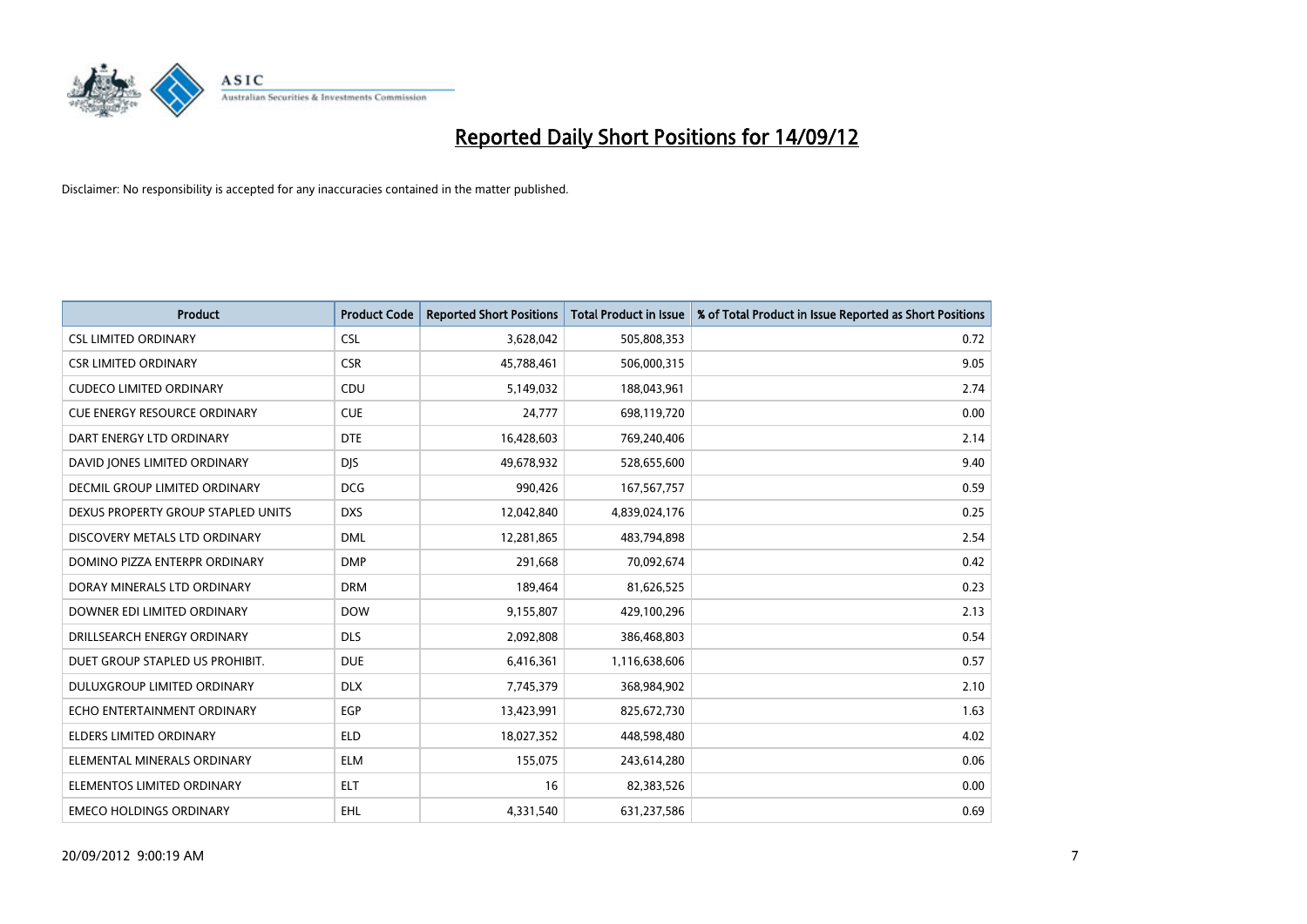

| <b>Product</b>                        | <b>Product Code</b> | <b>Reported Short Positions</b> | <b>Total Product in Issue</b> | % of Total Product in Issue Reported as Short Positions |
|---------------------------------------|---------------------|---------------------------------|-------------------------------|---------------------------------------------------------|
| <b>ENDEAVOUR MIN CORP CDI 1:1</b>     | <b>EVR</b>          | 504,018                         | 119,771,509                   | 0.42                                                    |
| ENERGY RESOURCES ORDINARY 'A'         | <b>ERA</b>          | 7,258,378                       | 517,725,062                   | 1.40                                                    |
| ENERGY WORLD CORPOR, ORDINARY         | <b>EWC</b>          | 18,453,511                      | 1,734,166,672                 | 1.06                                                    |
| ENVESTRA LIMITED ORDINARY             | <b>ENV</b>          | 16,054,462                      | 1,572,392,111                 | 1.02                                                    |
| EOUATORIAL RES LTD ORDINARY           | EQX                 | 48,113                          | 117,235,353                   | 0.04                                                    |
| EVOLUTION MINING LTD ORDINARY         | <b>EVN</b>          | 2,014,214                       | 707,605,713                   | 0.28                                                    |
| FAIRFAX MEDIA LTD ORDINARY            | <b>FXI</b>          | 267,733,584                     | 2,351,955,725                 | 11.38                                                   |
| FAR LTD ORDINARY                      | <b>FAR</b>          | 21,000,000                      | 2,499,846,742                 | 0.84                                                    |
| FINBAR GROUP LIMITED ORDINARY         | <b>FRI</b>          | 6,795                           | 214,824,630                   | 0.00                                                    |
| FISHER & PAYKEL APP. ORDINARY         | <b>FPA</b>          | 850,000                         | 724,235,162                   | 0.12                                                    |
| FISHER & PAYKEL H. ORDINARY           | <b>FPH</b>          | 34,877                          | 538,087,084                   | 0.01                                                    |
| FKP PROPERTY GROUP STAPLED SECURITIES | <b>FKP</b>          | 74,833,250                      | 1,969,802,508                 | 3.80                                                    |
| FLEETWOOD CORP ORDINARY               | <b>FWD</b>          | 1,127,263                       | 59,241,388                    | 1.90                                                    |
| FLETCHER BUILDING ORDINARY            | <b>FBU</b>          | 10,036,517                      | 682,866,936                   | 1.47                                                    |
| <b>FLEXIGROUP LIMITED ORDINARY</b>    | <b>FXL</b>          | 43,690                          | 284,486,499                   | 0.02                                                    |
| FLIGHT CENTRE ORDINARY                | <b>FLT</b>          | 13,466,246                      | 100,092,666                   | 13.45                                                   |
| FLINDERS MINES LTD ORDINARY           | <b>FMS</b>          | 997,836                         | 1,821,300,404                 | 0.05                                                    |
| FOCUS MINERALS LTD ORDINARY           | <b>FML</b>          | 573,600                         | 4,320,773,701                 | 0.01                                                    |
| <b>FORGE GROUP LIMITED ORDINARY</b>   | FGE                 | 563,519                         | 86,169,014                    | 0.65                                                    |
| FORTESCUE METALS GRP ORDINARY         | <b>FMG</b>          | 224,675,139                     | 3,113,798,659                 | 7.22                                                    |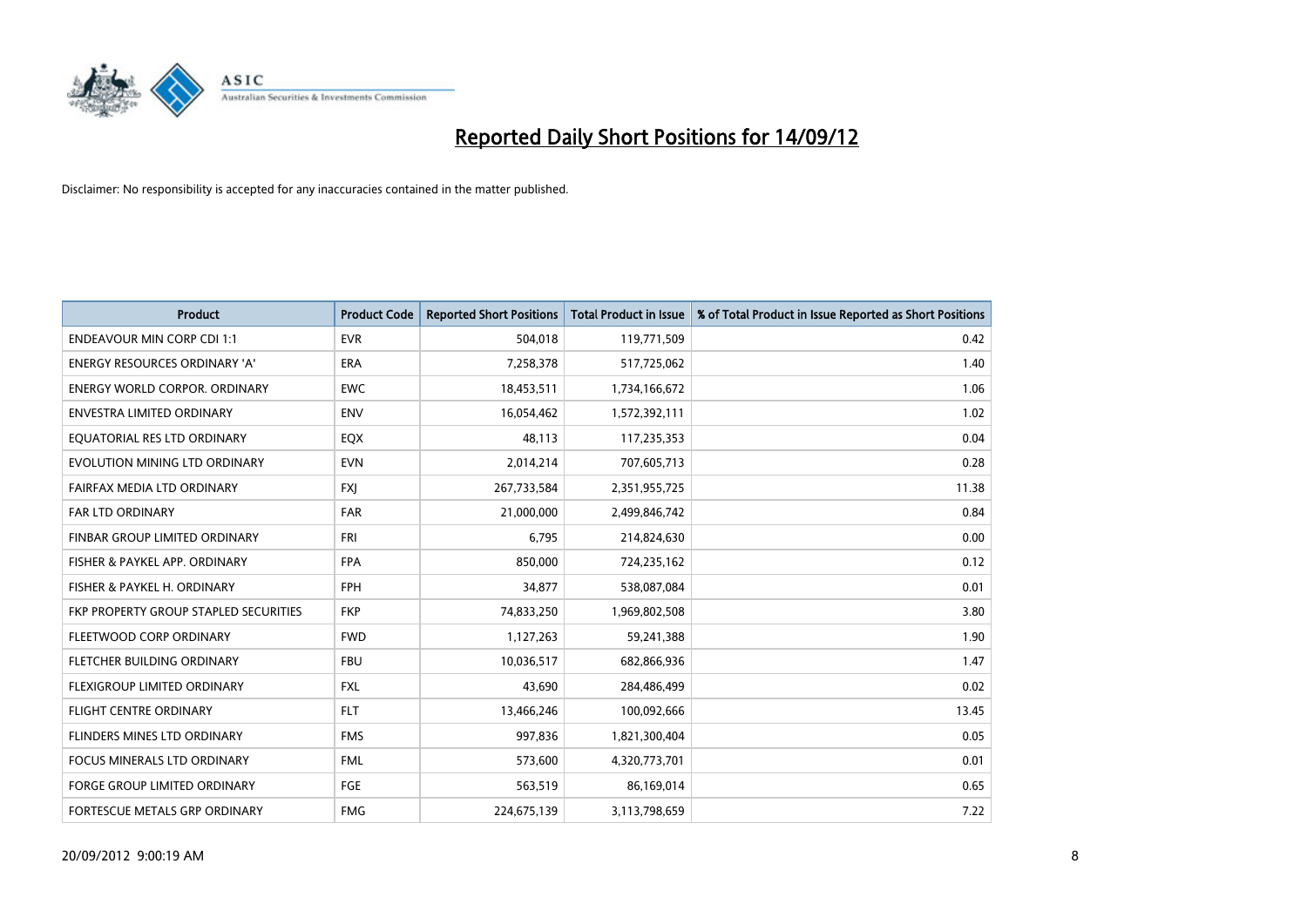

| <b>Product</b>                            | <b>Product Code</b> | <b>Reported Short Positions</b> | <b>Total Product in Issue</b> | % of Total Product in Issue Reported as Short Positions |
|-------------------------------------------|---------------------|---------------------------------|-------------------------------|---------------------------------------------------------|
| <b>G.U.D. HOLDINGS ORDINARY</b>           | <b>GUD</b>          | 1,307,213                       | 71,341,319                    | 1.83                                                    |
| <b>GALAXY RESOURCES ORDINARY</b>          | <b>GXY</b>          | 5,745,752                       | 506,359,341                   | 1.13                                                    |
| <b>GENETIC TECHNOLOGIES ORDINARY</b>      | <b>GTG</b>          | 789,270                         | 464,771,819                   | 0.17                                                    |
| <b>GEODYNAMICS LIMITED ORDINARY</b>       | GDY                 | 850                             | 406,452,608                   | 0.00                                                    |
| <b>GINDALBIE METALS LTD ORDINARY</b>      | <b>GBG</b>          | 59,312,302                      | 1,247,487,454                 | 4.75                                                    |
| <b>GOLD ROAD RES LTD ORDINARY</b>         | GOR                 | 158,770                         | 390,015,665                   | 0.04                                                    |
| <b>GOODMAN FIELDER. ORDINARY</b>          | <b>GFF</b>          | 34,728,189                      | 1,955,559,207                 | 1.78                                                    |
| <b>GOODMAN GROUP STAPLED US PROHIBIT.</b> | <b>GMG</b>          | 12,304,609                      | 1,607,517,309                 | 0.77                                                    |
| <b>GPT GROUP STAPLED SEC.</b>             | <b>GPT</b>          | 4,494,213                       | 1,766,785,075                 | 0.25                                                    |
| <b>GRAINCORP LIMITED A CLASS ORDINARY</b> | <b>GNC</b>          | 2,741,640                       | 210,467,800                   | 1.30                                                    |
| <b>GRANGE RESOURCES. ORDINARY</b>         | <b>GRR</b>          | 2,119,150                       | 1,155,487,102                 | 0.18                                                    |
| <b>GREENLAND MIN EN LTD ORDINARY</b>      | GGG                 | 3,589,501                       | 416,590,488                   | 0.86                                                    |
| <b>GRYPHON MINERALS LTD ORDINARY</b>      | GRY                 | 19,608,916                      | 348,264,983                   | 5.63                                                    |
| <b>GUILDFORD COAL LTD ORDINARY</b>        | <b>GUF</b>          | 2,534,881                       | 521,046,899                   | 0.49                                                    |
| <b>GUIARAT NRE COAL LTD ORDINARY</b>      | <b>GNM</b>          | 588,090                         | 1,123,137,858                 | 0.05                                                    |
| <b>GUNNS LIMITED ORDINARY</b>             | <b>GNS</b>          | 51,795,140                      | 848,401,559                   | 6.11                                                    |
| <b>GWA GROUP LTD ORDINARY</b>             | <b>GWA</b>          | 12,116,127                      | 302,005,514                   | 4.01                                                    |
| <b>HARVEY NORMAN ORDINARY</b>             | <b>HVN</b>          | 96,105,836                      | 1,062,316,784                 | 9.05                                                    |
| HASTIE GROUP LIMITED ORDINARY             | <b>HST</b>          | 233,914                         | 137,353,504                   | 0.17                                                    |
| HASTINGS DIVERSIFIED STAPLED SECURITY     | <b>HDF</b>          | 327,285                         | 530,001,072                   | 0.06                                                    |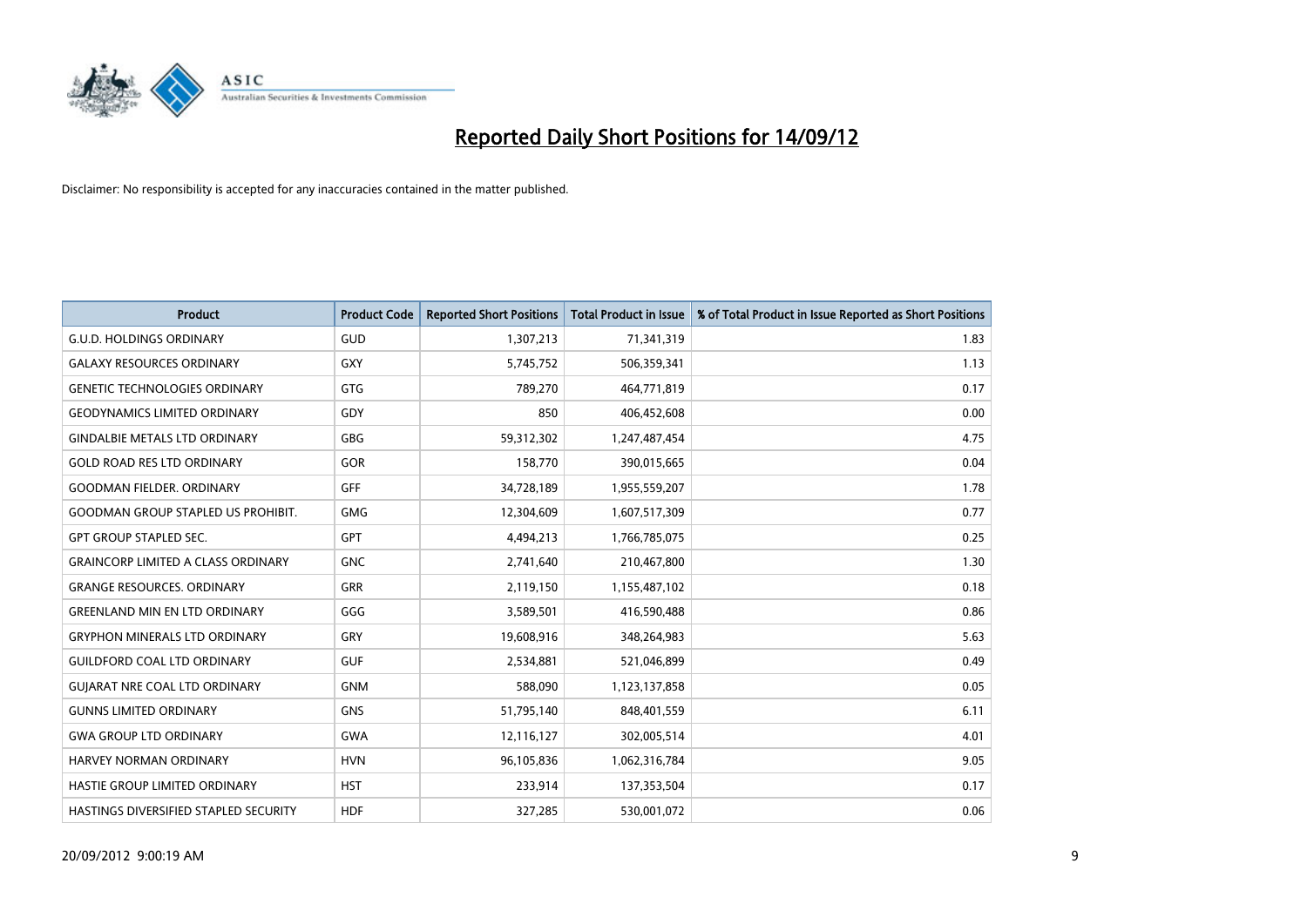

| <b>Product</b>                                | <b>Product Code</b> | <b>Reported Short Positions</b> | <b>Total Product in Issue</b> | % of Total Product in Issue Reported as Short Positions |
|-----------------------------------------------|---------------------|---------------------------------|-------------------------------|---------------------------------------------------------|
| <b>HENDERSON GROUP CDI 1:1</b>                | <b>HGG</b>          | 7,842,883                       | 703,767,300                   | 1.11                                                    |
| HFA HOLDINGS LIMITED ORDINARY                 | <b>HFA</b>          | 3,809                           | 117,332,831                   | 0.00                                                    |
| <b>HIGHLANDS PACIFIC ORDINARY</b>             | <b>HIG</b>          | 845,568                         | 789,132,854                   | 0.11                                                    |
| HILLGROVE RES LTD ORDINARY                    | <b>HGO</b>          | 2,546,474                       | 1,022,760,221                 | 0.25                                                    |
| HILLS HOLDINGS LTD ORDINARY                   | <b>HIL</b>          | 2,917,597                       | 246,500,444                   | 1.18                                                    |
| HORIZON OIL LIMITED ORDINARY                  | <b>HZN</b>          | 23,058,053                      | 1,130,811,515                 | 2.04                                                    |
| <b>ICON ENERGY LIMITED ORDINARY</b>           | <b>ICN</b>          | 72                              | 469,301,394                   | 0.00                                                    |
| <b>IINET LIMITED ORDINARY</b>                 | <b>IIN</b>          | 3,000                           | 161,038,847                   | 0.00                                                    |
| <b>ILUKA RESOURCES ORDINARY</b>               | ILU                 | 47,565,308                      | 418,700,517                   | 11.36                                                   |
| <b>IMDEX LIMITED ORDINARY</b>                 | <b>IMD</b>          | 931,375                         | 208,235,426                   | 0.45                                                    |
| <b>INCITEC PIVOT ORDINARY</b>                 | <b>IPL</b>          | 2,315,384                       | 1,628,730,107                 | 0.14                                                    |
| <b>INDEPENDENCE GROUP ORDINARY</b>            | <b>IGO</b>          | 11,645,347                      | 232,882,535                   | 5.00                                                    |
| INDOPHIL RESOURCES ORDINARY                   | <b>IRN</b>          | 1,022,271                       | 1,203,146,194                 | 0.08                                                    |
| <b>INDUSTREA LIMITED ORDINARY</b>             | IDL                 | 8,449,860                       | 370,268,218                   | 2.28                                                    |
| <b>INFIGEN ENERGY STAPLED SECURITIES</b>      | <b>IFN</b>          | 3,312,908                       | 762,265,972                   | 0.43                                                    |
| INSURANCE AUSTRALIA ORDINARY                  | IAG                 | 6,327,429                       | 2,079,034,021                 | 0.30                                                    |
| INTEGRA MINING LTD. ORDINARY                  | <b>IGR</b>          | 1,726,733                       | 934,440,899                   | 0.18                                                    |
| <b>INTREPID MINES ORDINARY</b>                | <b>IAU</b>          | 7,177,378                       | 553,657,757                   | 1.30                                                    |
| <b>INVESTA OFFICE FUND STAPLED SECURITIES</b> | <b>IOF</b>          | 3,173,346                       | 614,047,458                   | 0.52                                                    |
| <b>INVOCARE LIMITED ORDINARY</b>              | IVC                 | 3,369,552                       | 110,030,298                   | 3.06                                                    |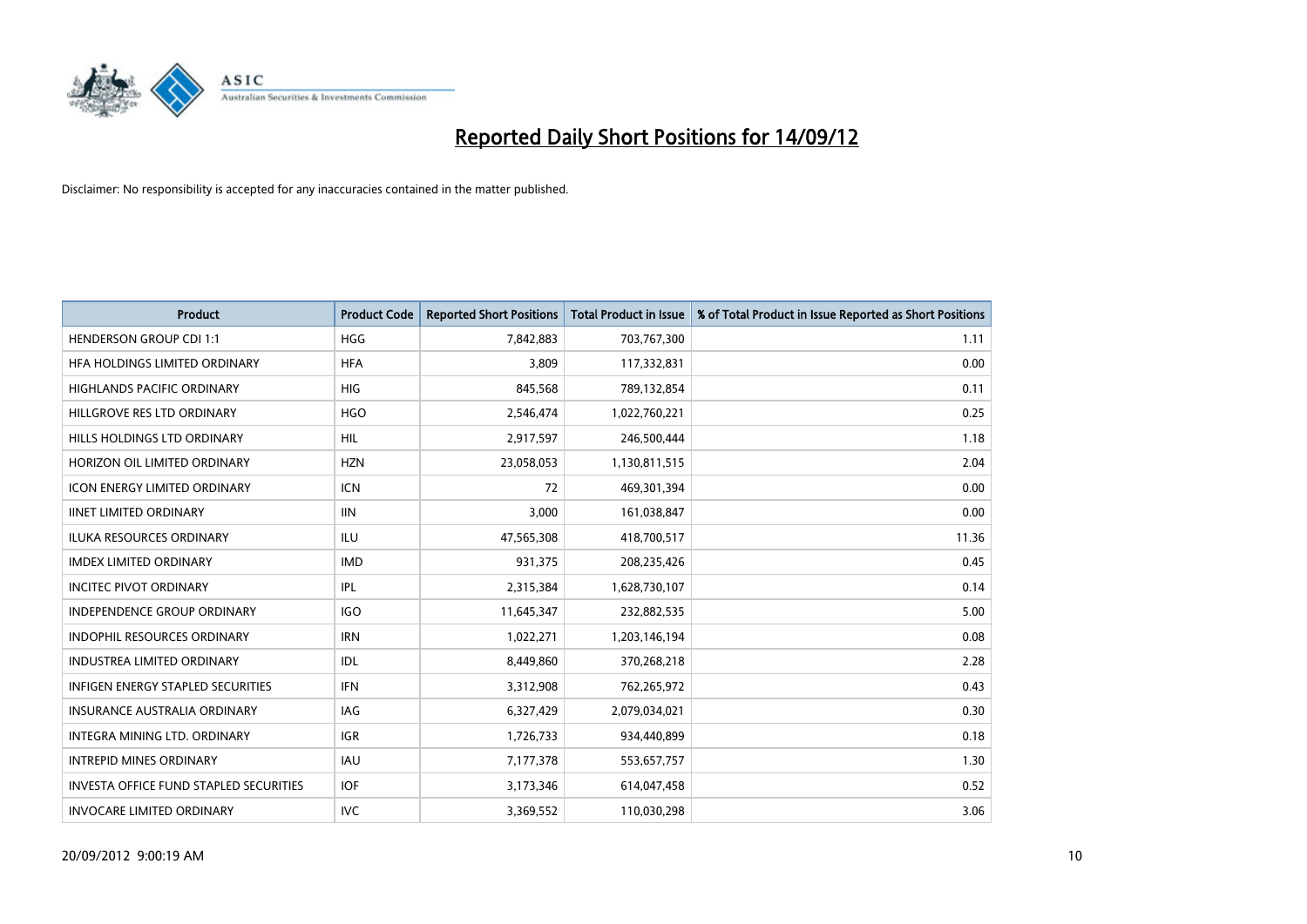

| <b>Product</b>                                  | <b>Product Code</b> | <b>Reported Short Positions</b> | <b>Total Product in Issue</b> | % of Total Product in Issue Reported as Short Positions |
|-------------------------------------------------|---------------------|---------------------------------|-------------------------------|---------------------------------------------------------|
| <b>ION LIMITED ORDINARY</b>                     | <b>ION</b>          | 164,453                         | 256,365,105                   | 0.06                                                    |
| <b>IOOF HOLDINGS LTD ORDINARY</b>               | IFL                 | 2,331,462                       | 229,794,395                   | 1.01                                                    |
| <b>IRESS LIMITED ORDINARY</b>                   | <b>IRE</b>          | 2,670,227                       | 128,428,871                   | 2.08                                                    |
| <b>IRON ORE HOLDINGS ORDINARY</b>               | <b>IOH</b>          | 39,353                          | 161,174,005                   | 0.02                                                    |
| ISHARES FTSE CHINA25 CDI 1:1                    | <b>IZZ</b>          | 31,175                          | 128,250,000                   | 0.02                                                    |
| ISHARES GLOBAL 100 CDI 1:1                      | <b>IOO</b>          | 3,905                           | 10,600,000                    | 0.04                                                    |
| ISHARES MSCI AUS 200 ISHARES MSCI AUS 200       | IOZ                 | 10,317                          | 5,705,098                     | 0.18                                                    |
| ISHARES MSCI S KOREA CDI 1:1                    | <b>IKO</b>          | 75,600                          | 51,900,000                    | 0.15                                                    |
| ISHARES RUSSELL 2000 CDI 1:1                    | <b>IRU</b>          | 3,440                           | 147,350,000                   | 0.00                                                    |
| <b>ISHARES S&amp;P EU 350 CDI 1:1</b>           | IEU                 | 4,296                           | 50,800,000                    | 0.01                                                    |
| IVANHOE AUSTRALIA ORDINARY                      | <b>IVA</b>          | 2,581,746                       | 555,476,873                   | 0.46                                                    |
| <b>JAMES HARDIE INDUST CHESS DEPOSITARY INT</b> | <b>IHX</b>          | 9,041,194                       | 439,366,634                   | 2.06                                                    |
| <b>JB HI-FI LIMITED ORDINARY</b>                | <b>IBH</b>          | 20,858,651                      | 98,850,643                    | 21.10                                                   |
| <b>JUPITER MINES ORDINARY</b>                   | <b>IMS</b>          | 158                             | 2,281,835,383                 | 0.00                                                    |
| <b>KAGARA LTD ORDINARY</b>                      | <b>KZL</b>          | 2,999,427                       | 798,953,117                   | 0.38                                                    |
| KANGAROO RES LTD ORDINARY                       | <b>KRL</b>          | 2,545,248                       | 3,434,430,012                 | 0.07                                                    |
| KAROON GAS AUSTRALIA ORDINARY                   | <b>KAR</b>          | 1,695,400                       | 221,420,769                   | 0.77                                                    |
| KATHMANDU HOLD LTD ORDINARY                     | <b>KMD</b>          | 1,222,630                       | 200,165,940                   | 0.61                                                    |
| <b>KBL MINING LIMITED ORDINARY</b>              | <b>KBL</b>          | 1,820                           | 285,421,456                   | 0.00                                                    |
| KENTOR GOLD LIMITED ORDINARY                    | KGL                 | 275                             | 140,040,563                   | 0.00                                                    |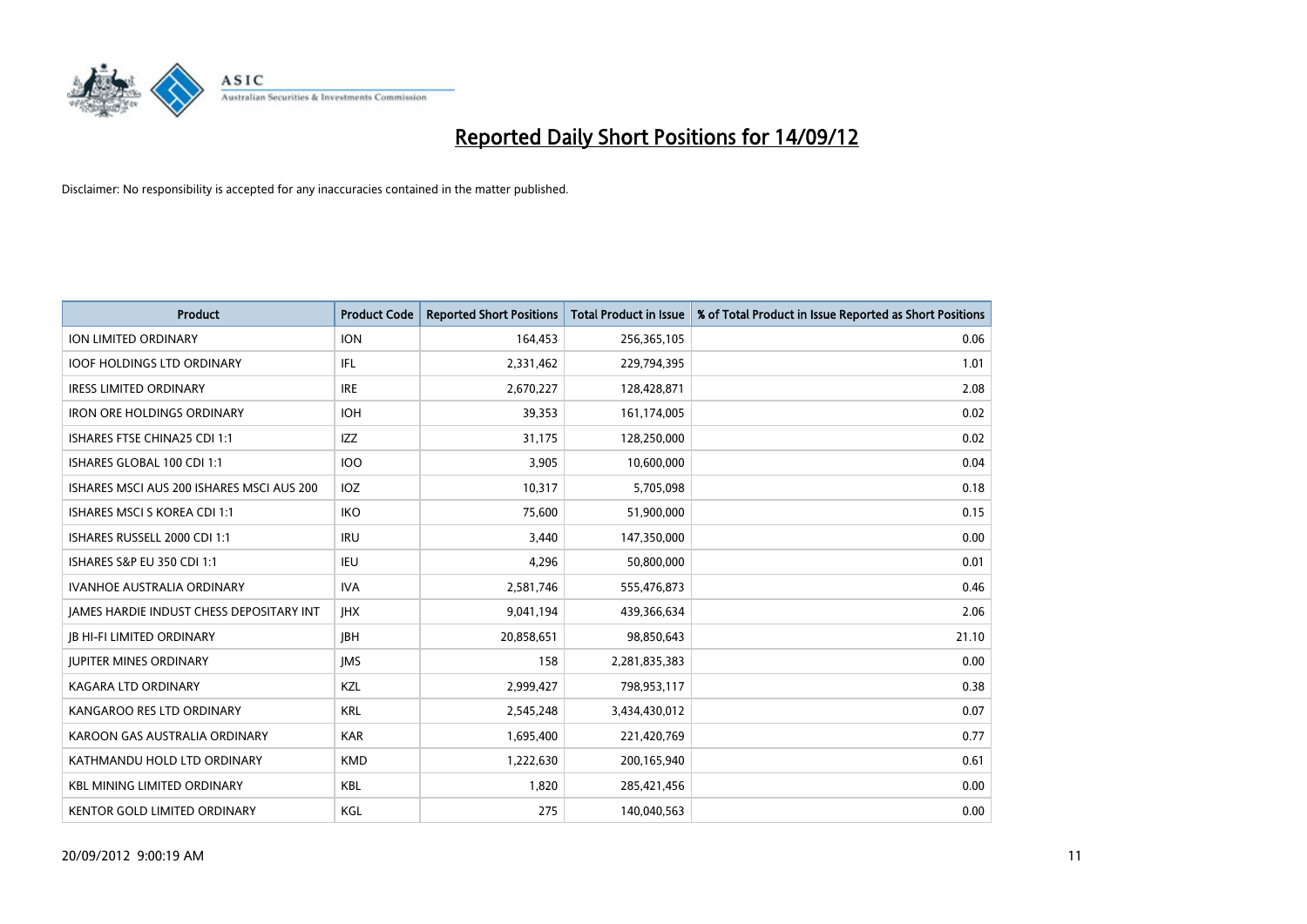

| <b>Product</b>                        | <b>Product Code</b> | <b>Reported Short Positions</b> | <b>Total Product in Issue</b> | % of Total Product in Issue Reported as Short Positions |
|---------------------------------------|---------------------|---------------------------------|-------------------------------|---------------------------------------------------------|
| KINGSGATE CONSOLID. ORDINARY          | <b>KCN</b>          | 8,113,093                       | 151,347,122                   | 5.36                                                    |
| KINGSROSE MINING LTD ORDINARY         | <b>KRM</b>          | 64,949                          | 289,318,617                   | 0.02                                                    |
| LEIGHTON HOLDINGS ORDINARY            | LEI                 | 15,599,786                      | 337,087,596                   | 4.63                                                    |
| LEND LEASE GROUP UNIT/ORD STAPLED     | LLC                 | 6,261,350                       | 572,789,827                   | 1.09                                                    |
| LINC ENERGY LTD ORDINARY              | <b>LNC</b>          | 41,758,964                      | 504,487,631                   | 8.28                                                    |
| LIQUEFIED NATURAL ORDINARY            | LNG                 | 272,800                         | 267,699,015                   | 0.10                                                    |
| LYNAS CORPORATION ORDINARY            | <b>LYC</b>          | 230,817,022                     | 1,716,129,131                 | 13.45                                                   |
| M2 TELECOMMUNICATION ORDINARY         | <b>MTU</b>          | 3,161,817                       | 156,806,954                   | 2.02                                                    |
| <b>MACMAHON HOLDINGS ORDINARY</b>     | <b>MAH</b>          | 2,798,655                       | 741,316,038                   | 0.38                                                    |
| MACO ATLAS ROADS GRP ORDINARY STAPLED | <b>MOA</b>          | 4,888,920                       | 478,531,436                   | 1.02                                                    |
| MACQUARIE GROUP LTD ORDINARY          | <b>MOG</b>          | 7,401,510                       | 340,053,849                   | 2.18                                                    |
| MAGELLAN FIN GRP LTD ORDINARY         | <b>MFG</b>          | 7,851                           | 152,558,341                   | 0.01                                                    |
| MAGELLAN FLAGSHIP ORDINARY            | <b>MFF</b>          | 220                             | 344,844,354                   | 0.00                                                    |
| <b>MARENGO MINING ORDINARY</b>        | <b>MGO</b>          | 39,850                          | 1,137,720,551                 | 0.00                                                    |
| MASTERMYNE GROUP LTD ORDINARY         | <b>MYE</b>          | 20,000                          | 75,367,514                    | 0.03                                                    |
| MATRIX C & E LTD ORDINARY             | <b>MCE</b>          | 1,071,372                       | 94,555,428                    | 1.13                                                    |
| MAVERICK DRILLING ORDINARY            | <b>MAD</b>          | 2,844,788                       | 452,726,751                   | 0.63                                                    |
| MCMILLAN SHAKESPEARE ORDINARY         | <b>MMS</b>          | 2,465                           | 74,523,965                    | 0.00                                                    |
| MEDUSA MINING LTD ORDINARY            | <b>MML</b>          | 1,616,387                       | 188,903,911                   | 0.86                                                    |
| MELBOURNE IT LIMITED ORDINARY         | <b>MLB</b>          | 20,002                          | 81,965,992                    | 0.02                                                    |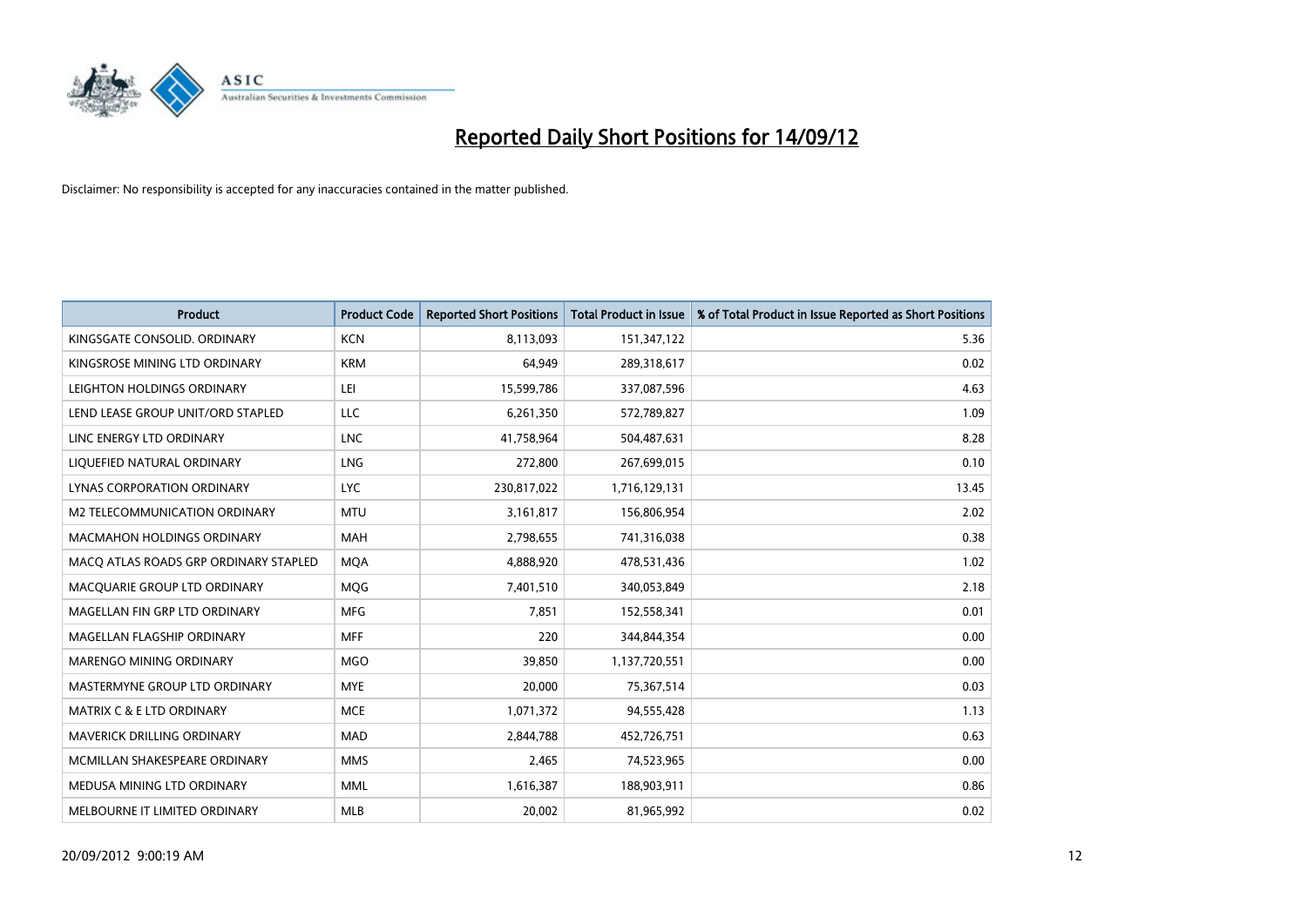

| <b>Product</b>                    | <b>Product Code</b> | <b>Reported Short Positions</b> | <b>Total Product in Issue</b> | % of Total Product in Issue Reported as Short Positions |
|-----------------------------------|---------------------|---------------------------------|-------------------------------|---------------------------------------------------------|
| MEO AUSTRALIA LTD ORDINARY        | <b>MEO</b>          | 4,795,854                       | 539,913,260                   | 0.89                                                    |
| <b>MERMAID MARINE ORDINARY</b>    | <b>MRM</b>          | 1,686,421                       | 221,618,033                   | 0.76                                                    |
| <b>MESOBLAST LIMITED ORDINARY</b> | <b>MSB</b>          | 18,432,851                      | 284,478,361                   | 6.48                                                    |
| METALS X LIMITED ORDINARY         | <b>MLX</b>          | 1,826,211                       | 1,316,663,257                 | 0.14                                                    |
| METCASH LIMITED ORDINARY          | <b>MTS</b>          | 48,351,969                      | 880,704,786                   | 5.49                                                    |
| METMINCO LIMITED ORDINARY         | <b>MNC</b>          | 13,542                          | 1,749,541,573                 | 0.00                                                    |
| MICLYN EXP OFFSHR ORDINARY        | <b>MIO</b>          | 75.740                          | 278,515,705                   | 0.03                                                    |
| MILTON CORPORATION ORDINARY       | <b>MLT</b>          | 12,800                          | 121,625,655                   | 0.01                                                    |
| MINCOR RESOURCES NL ORDINARY      | <b>MCR</b>          | 1,405,637                       | 188,208,274                   | 0.75                                                    |
| MINERAL DEPOSITS ORDINARY         | <b>MDL</b>          | 487,651                         | 83,538,786                    | 0.58                                                    |
| MINERAL RESOURCES, ORDINARY       | <b>MIN</b>          | 5,407,603                       | 185,006,018                   | 2.92                                                    |
| MIRABELA NICKEL LTD ORDINARY      | <b>MBN</b>          | 12,514,241                      | 876,571,645                   | 1.43                                                    |
| MIRVAC GROUP STAPLED SECURITIES   | <b>MGR</b>          | 22,180,501                      | 3,425,587,451                 | 0.65                                                    |
| MOLOPO ENERGY LTD ORDINARY        | <b>MPO</b>          | 669.063                         | 245,849,711                   | 0.27                                                    |
| MOLY MINES LIMITED ORDINARY       | <b>MOL</b>          | 101                             | 384,893,989                   | 0.00                                                    |
| MONADELPHOUS GROUP ORDINARY       | <b>MND</b>          | 5,225,467                       | 88,674,327                    | 5.89                                                    |
| MORTGAGE CHOICE LTD ORDINARY      | <b>MOC</b>          | 2,270,632                       | 121,219,572                   | 1.87                                                    |
| MOUNT GIBSON IRON ORDINARY        | <b>MGX</b>          | 4,971,873                       | 1,085,728,430                 | 0.46                                                    |
| MURCHISON METALS LTD ORDINARY     | <b>MMX</b>          | 1,525,496                       | 450,427,346                   | 0.34                                                    |
| <b>MYER HOLDINGS LTD ORDINARY</b> | <b>MYR</b>          | 58,157,928                      | 583,384,551                   | 9.97                                                    |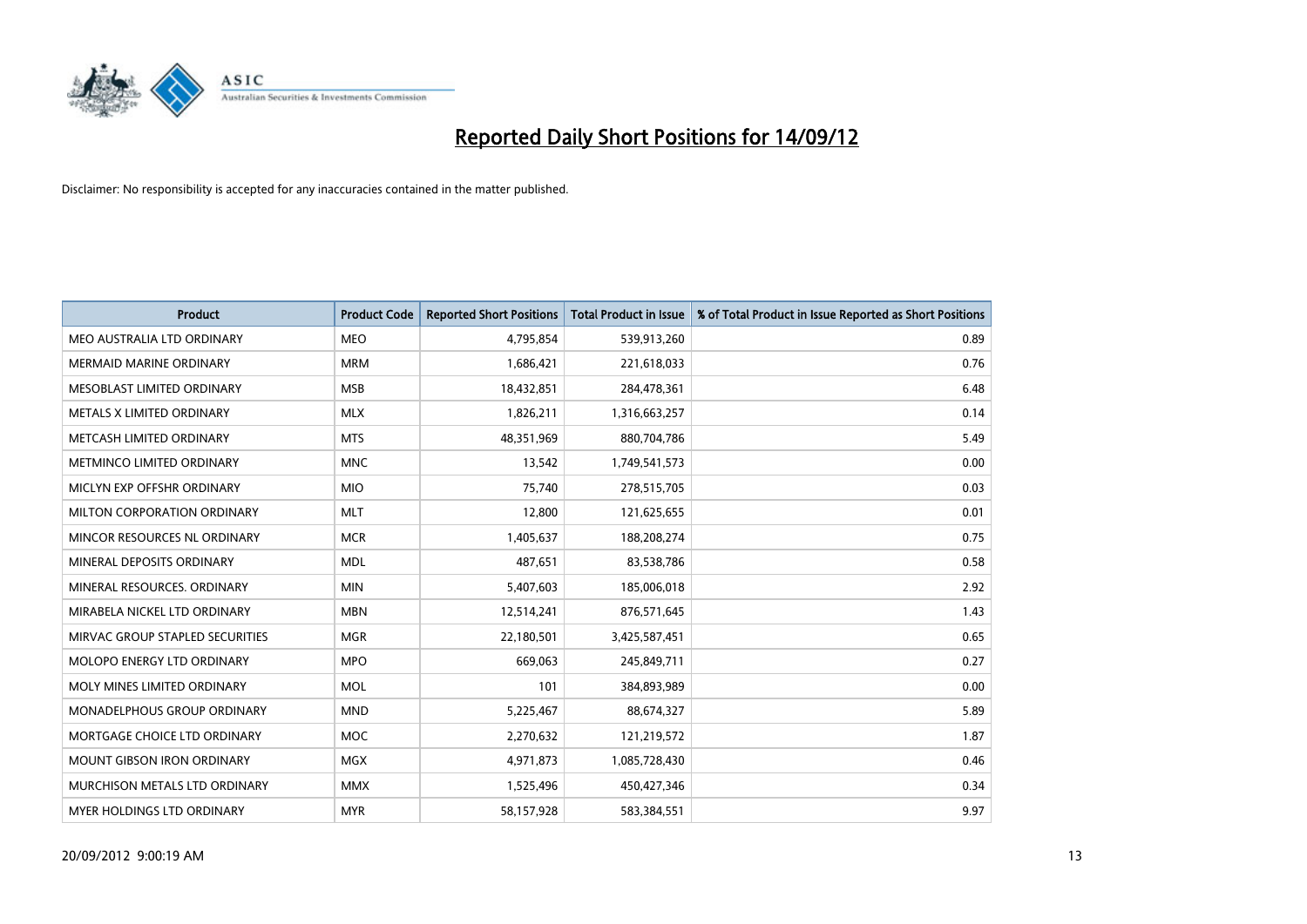

| <b>Product</b>                  | <b>Product Code</b> | <b>Reported Short Positions</b> | <b>Total Product in Issue</b> | % of Total Product in Issue Reported as Short Positions |
|---------------------------------|---------------------|---------------------------------|-------------------------------|---------------------------------------------------------|
| <b>MYSTATE LIMITED ORDINARY</b> | <b>MYS</b>          | 20,991                          | 87,012,663                    | 0.02                                                    |
| NATIONAL AUST. BANK ORDINARY    | <b>NAB</b>          | 10,334,875                      | 2,297,237,138                 | 0.45                                                    |
| NAVITAS LIMITED ORDINARY        | <b>NVT</b>          | 11,730,072                      | 375,318,628                   | 3.13                                                    |
| NEON ENERGY LIMITED ORDINARY    | <b>NEN</b>          | 901,388                         | 443,039,518                   | 0.20                                                    |
| NEW HOPE CORPORATION ORDINARY   | NHC                 | 3,182,777                       | 830,411,534                   | 0.38                                                    |
| NEWCREST MINING ORDINARY        | <b>NCM</b>          | 2,056,929                       | 765,000,000                   | 0.27                                                    |
| NEWS CORP A NON-VOTING CDI      | <b>NWSLV</b>        | 3,009,532                       | 1,562,006,568                 | 0.19                                                    |
| NEWS CORP B VOTING CDI          | <b>NWS</b>          | 2,282,146                       | 798,520,953                   | 0.29                                                    |
| NEWSAT LIMITED ORDINARY         | <b>NWT</b>          | 70,000                          | 233,052,157                   | 0.03                                                    |
| NEXTDC LIMITED ORDINARY         | <b>NXT</b>          | 2,529,938                       | 150,602,388                   | 1.68                                                    |
| NEXUS ENERGY LIMITED ORDINARY   | <b>NXS</b>          | 2,561,155                       | 1,329,821,159                 | 0.19                                                    |
| NIB HOLDINGS LIMITED ORDINARY   | <b>NHF</b>          | 70,001                          | 439,004,182                   | 0.02                                                    |
| NIDO PETROLEUM ORDINARY         | <b>NDO</b>          | 105,313                         | 1,390,829,818                 | 0.01                                                    |
| NOBLE MINERAL RES ORDINARY      | <b>NMG</b>          | 4,536,497                       | 610,147,952                   | 0.74                                                    |
| NORFOLK GROUP ORDINARY          | <b>NFK</b>          | 350                             | 158,890,730                   | 0.00                                                    |
| NORTHERN IRON LTD ORDINARY      | <b>NFE</b>          | 220,836                         | 369,980,113                   | 0.06                                                    |
| NORTHERN STAR ORDINARY          | <b>NST</b>          | 1,433,068                       | 423,968,168                   | 0.34                                                    |
| NRW HOLDINGS LIMITED ORDINARY   | <b>NWH</b>          | 3,612,065                       | 278,888,011                   | 1.30                                                    |
| NUFARM LIMITED ORDINARY         | <b>NUF</b>          | 5,496,556                       | 262,142,247                   | 2.10                                                    |
| OAKTON LIMITED ORDINARY         | <b>OKN</b>          | 119,489                         | 91,721,874                    | 0.13                                                    |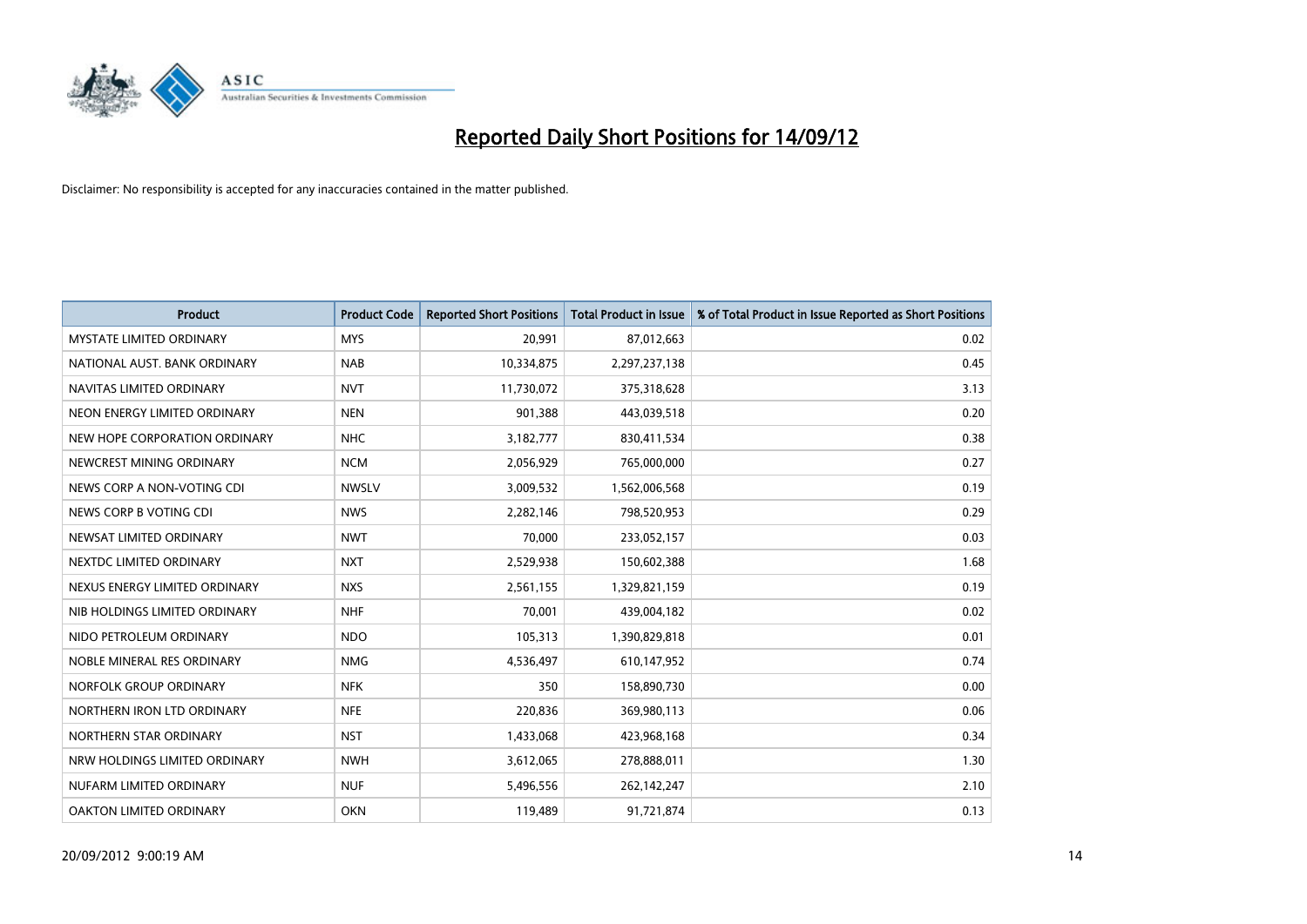

| <b>Product</b>                        | <b>Product Code</b> | <b>Reported Short Positions</b> | <b>Total Product in Issue</b> | % of Total Product in Issue Reported as Short Positions |
|---------------------------------------|---------------------|---------------------------------|-------------------------------|---------------------------------------------------------|
| OCEANAGOLD CORP. CHESS DEPOSITARY INT | <b>OGC</b>          | 964,236                         | 263,024,376                   | 0.37                                                    |
| OIL SEARCH LTD ORDINARY               | OSH                 | 5,636,859                       | 1,331,356,047                 | 0.42                                                    |
| OM HOLDINGS LIMITED ORDINARY          | OMH                 | 4,243,882                       | 604,105,150                   | 0.70                                                    |
| ORICA LIMITED ORDINARY                | ORI                 | 1,540,306                       | 365,642,802                   | 0.42                                                    |
| ORIGIN ENERGY ORDINARY                | <b>ORG</b>          | 6,119,790                       | 1,090,096,548                 | 0.56                                                    |
| OROCOBRE LIMITED ORDINARY             | <b>ORE</b>          | 24,716                          | 103,195,029                   | 0.02                                                    |
| OROTONGROUP LIMITED ORDINARY          | ORL                 | 157,135                         | 40,880,902                    | 0.38                                                    |
| OZ MINERALS ORDINARY                  | OZL                 | 5,200,810                       | 303,470,022                   | 1.71                                                    |
| PACIFIC BRANDS ORDINARY               | <b>PBG</b>          | 7,350,741                       | 912,915,695                   | 0.81                                                    |
| PALADIN ENERGY LTD ORDINARY           | <b>PDN</b>          | 69,416,838                      | 836,825,651                   | 8.30                                                    |
| PANAUST LIMITED ORDINARY              | PNA                 | 3,791,376                       | 604,599,995                   | 0.63                                                    |
| PANORAMIC RESOURCES ORDINARY          | PAN                 | 4,904,361                       | 255,681,195                   | 1.92                                                    |
| PAPERLINX LIMITED ORDINARY            | <b>PPX</b>          | 1,261,443                       | 609,280,761                   | 0.21                                                    |
| PAPILLON RES LTD ORDINARY             | <b>PIR</b>          | 799,752                         | 246,366,045                   | 0.32                                                    |
| PEET LIMITED ORDINARY                 | <b>PPC</b>          | 1,955,151                       | 321,013,141                   | 0.61                                                    |
| PERILYA LIMITED ORDINARY              | PEM                 | 150,449                         | 769,316,426                   | 0.02                                                    |
| PERPETUAL LIMITED ORDINARY            | PPT                 | 2,195,922                       | 41,980,678                    | 5.23                                                    |
| PERSEUS MINING LTD ORDINARY           | PRU                 | 10,293,874                      | 457,962,088                   | 2.25                                                    |
| PHARMAXIS LTD ORDINARY                | <b>PXS</b>          | 5,572,479                       | 307,888,389                   | 1.81                                                    |
| PLATINUM ASSET ORDINARY               | <b>PTM</b>          | 10,453,791                      | 561,347,878                   | 1.86                                                    |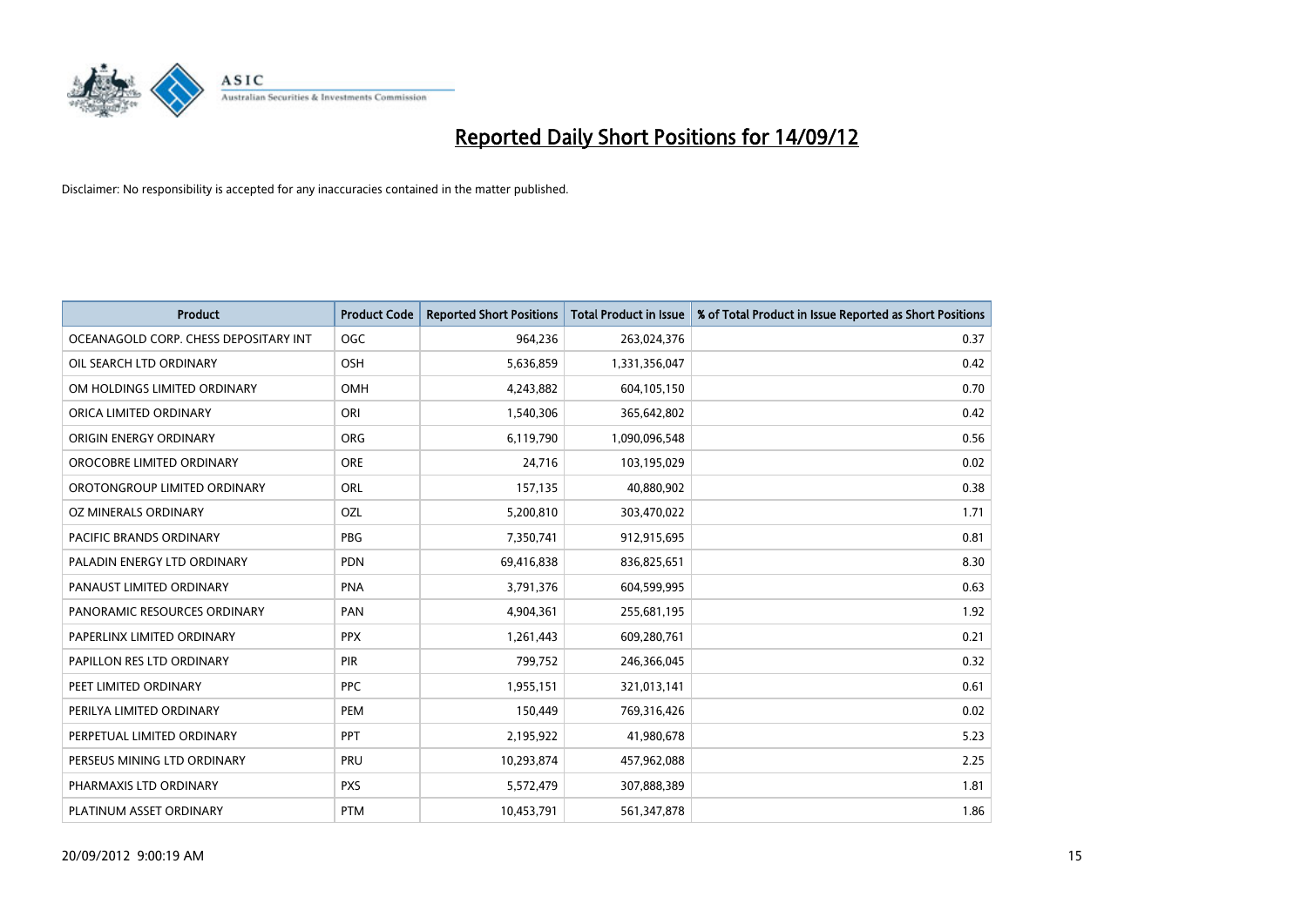

| <b>Product</b>                      | <b>Product Code</b> | <b>Reported Short Positions</b> | <b>Total Product in Issue</b> | % of Total Product in Issue Reported as Short Positions |
|-------------------------------------|---------------------|---------------------------------|-------------------------------|---------------------------------------------------------|
| PLATINUM AUSTRALIA ORDINARY         | <b>PLA</b>          | 836,127                         | 504,968,043                   | 0.17                                                    |
| PMI GOLD CORP CDI 1:1               | <b>PVM</b>          | 60,837                          | 73,075,149                    | 0.08                                                    |
| PMP LIMITED ORDINARY                | <b>PMP</b>          | 146,219                         | 323,781,124                   | 0.05                                                    |
| PREMIER INVESTMENTS ORDINARY        | <b>PMV</b>          | 754,473                         | 155,260,478                   | 0.49                                                    |
| PRIMA BIOMED LTD ORDINARY           | <b>PRR</b>          | 4,889,800                       | 1,066,063,388                 | 0.46                                                    |
| PRIMARY HEALTH CARE ORDINARY        | PRY                 | 21,586,922                      | 501,717,314                   | 4.30                                                    |
| PRIMEAG AUSTRALIA ORDINARY          | PAG                 | 73,000                          | 266,394,444                   | 0.03                                                    |
| PROGRAMMED ORDINARY                 | <b>PRG</b>          | 490,903                         | 118,175,280                   | 0.42                                                    |
| PROSPERITY RESOURCES ORDINARY       | PSP                 | 100,000                         | 382,692,180                   | 0.03                                                    |
| OANTAS AIRWAYS ORDINARY             | QAN                 | 23,828,993                      | 2,265,123,620                 | 1.05                                                    |
| <b>OBE INSURANCE GROUP ORDINARY</b> | <b>OBE</b>          | 57,793,048                      | 1,181,684,901                 | 4.89                                                    |
| OR NATIONAL LIMITED ORDINARY        | <b>ORN</b>          | 18,389,746                      | 2,440,000,000                 | 0.75                                                    |
| ORXPHARMA LTD ORDINARY              | <b>ORX</b>          | 111,544                         | 144,577,206                   | 0.08                                                    |
| <b>QUBE LOGISTICS HLDG ORDINARY</b> | <b>QUB</b>          | 6,274,221                       | 921,407,185                   | 0.68                                                    |
| RAMELIUS RESOURCES ORDINARY         | <b>RMS</b>          | 3,254,076                       | 336,256,949                   | 0.97                                                    |
| RAMSAY HEALTH CARE ORDINARY         | <b>RHC</b>          | 2,337,152                       | 202,081,252                   | 1.16                                                    |
| <b>RCR TOMLINSON ORDINARY</b>       | <b>RCR</b>          | 18,395                          | 133,476,265                   | 0.01                                                    |
| <b>REA GROUP ORDINARY</b>           | <b>REA</b>          | 279,185                         | 131,714,699                   | 0.21                                                    |
| <b>RECKON LIMITED ORDINARY</b>      | <b>RKN</b>          | 570,058                         | 129,488,015                   | 0.44                                                    |
| RED 5 LIMITED ORDINARY              | <b>RED</b>          | 89,505                          | 135,488,008                   | 0.07                                                    |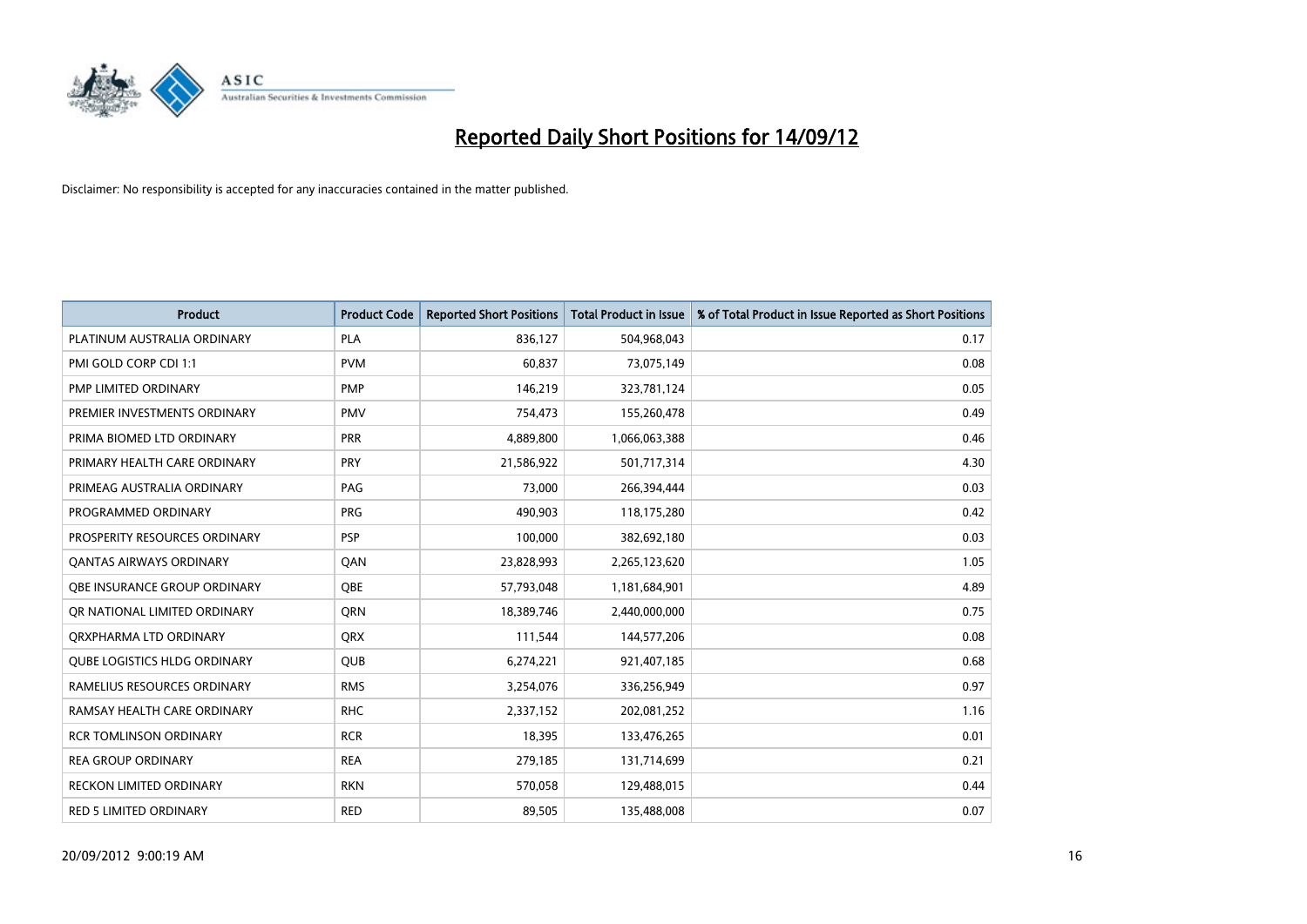

| <b>Product</b>                  | <b>Product Code</b> | <b>Reported Short Positions</b> | <b>Total Product in Issue</b> | % of Total Product in Issue Reported as Short Positions |
|---------------------------------|---------------------|---------------------------------|-------------------------------|---------------------------------------------------------|
| RED EMPEROR RESOURCE ORDINARY   | <b>RMP</b>          | 4,500                           | 266,234,221                   | 0.00                                                    |
| <b>RED FORK ENERGY ORDINARY</b> | <b>RFE</b>          | 1,201,400                       | 310,324,853                   | 0.39                                                    |
| REDBANK ENERGY LTD ORDINARY     | AEJ                 | 13                              | 786,287                       | 0.00                                                    |
| REECE AUSTRALIA LTD. ORDINARY   | <b>REH</b>          | 51                              | 99,600,000                    | 0.00                                                    |
| <b>REGIS RESOURCES ORDINARY</b> | <b>RRL</b>          | 313,047                         | 453,865,720                   | 0.07                                                    |
| RESMED INC CDI 10:1             | <b>RMD</b>          | 2,568,135                       | 1,556,242,300                 | 0.17                                                    |
| <b>RESOLUTE MINING ORDINARY</b> | <b>RSG</b>          | 1,430,362                       | 628,628,623                   | 0.23                                                    |
| RESOURCE GENERATION ORDINARY    | <b>RES</b>          | 173                             | 262,895,652                   | 0.00                                                    |
| REVERSE CORP LIMITED ORDINARY   | <b>REF</b>          | 100                             | 92,382,175                    | 0.00                                                    |
| REX MINERALS LIMITED ORDINARY   | <b>RXM</b>          | 510,666                         | 188,907,284                   | 0.27                                                    |
| RHG LIMITED ORDINARY            | <b>RHG</b>          | 34,643                          | 308,483,177                   | 0.01                                                    |
| <b>RIALTO ENERGY ORDINARY</b>   | <b>RIA</b>          | 41                              | 672,259,992                   | 0.00                                                    |
| RIO TINTO LIMITED ORDINARY      | <b>RIO</b>          | 18,173,828                      | 435,758,720                   | 4.17                                                    |
| ROC OIL COMPANY ORDINARY        | <b>ROC</b>          | 1,732,330                       | 683,235,552                   | 0.25                                                    |
| ROCKLANDS RICH. LTD ORDINARY    | <b>RCI</b>          | 7,010,000                       | 388,203,917                   | 1.81                                                    |
| RURALCO HOLDINGS ORDINARY       | <b>RHL</b>          | 12,000                          | 55,019,284                    | 0.02                                                    |
| SABRE RESOURCES ORDINARY        | <b>SBR</b>          | 185,000                         | 180,472,228                   | 0.10                                                    |
| SAI GLOBAL LIMITED ORDINARY     | SAI                 | 3,486,672                       | 204,833,377                   | 1.70                                                    |
| SALMAT LIMITED ORDINARY         | <b>SLM</b>          | 2,267,880                       | 159,802,174                   | 1.42                                                    |
| SAMSON OIL & GAS LTD ORDINARY   | <b>SSN</b>          | 2,555,670                       | 1,792,121,059                 | 0.14                                                    |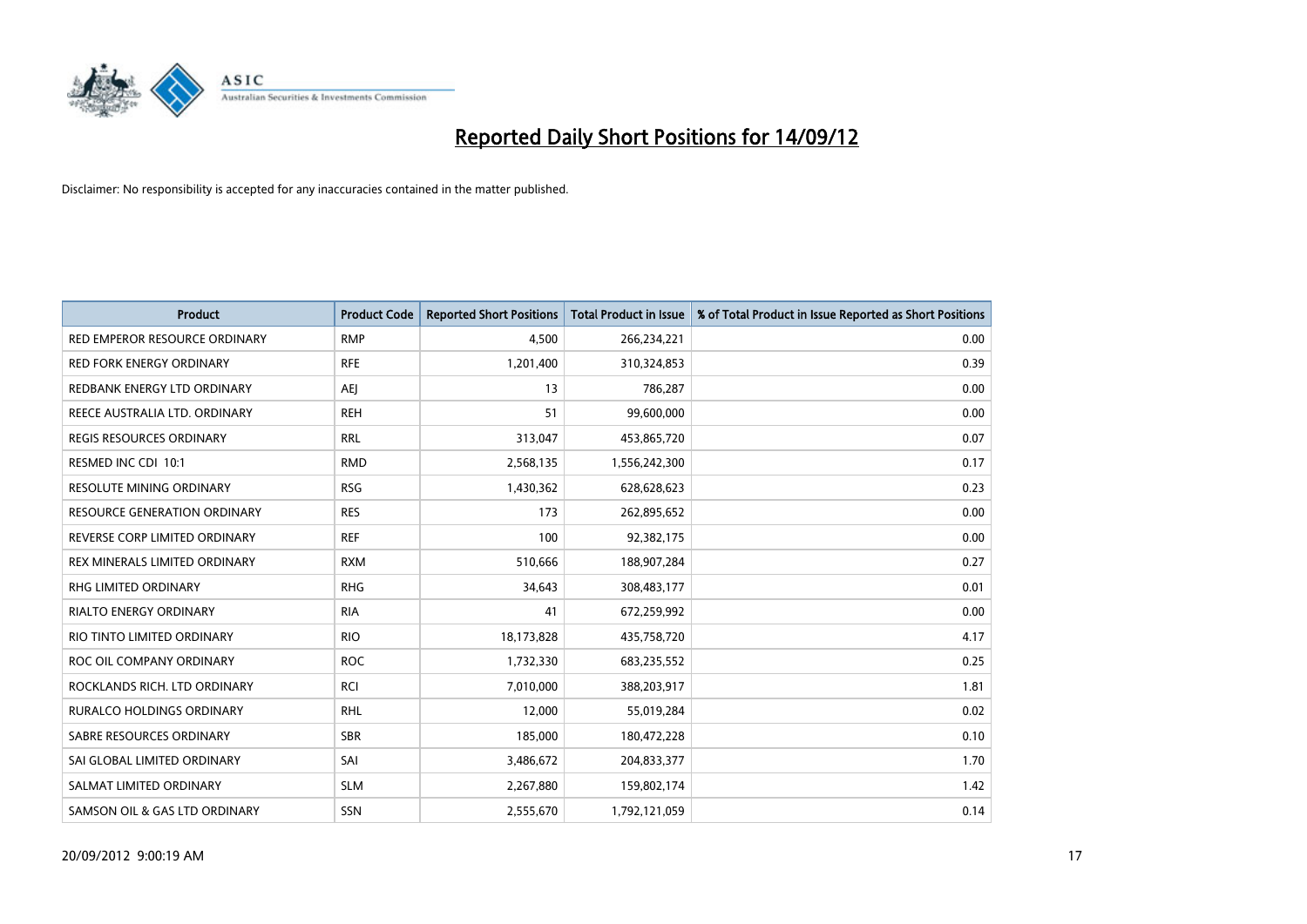

| <b>Product</b>                           | <b>Product Code</b> | <b>Reported Short Positions</b> | <b>Total Product in Issue</b> | % of Total Product in Issue Reported as Short Positions |
|------------------------------------------|---------------------|---------------------------------|-------------------------------|---------------------------------------------------------|
| SANDFIRE RESOURCES ORDINARY              | <b>SFR</b>          | 4,229,532                       | 151,557,635                   | 2.79                                                    |
| SANTOS LTD ORDINARY                      | <b>STO</b>          | 4,924,049                       | 953,052,867                   | 0.52                                                    |
| SARACEN MINERAL ORDINARY                 | SAR                 | 4,071,565                       | 594,815,640                   | 0.68                                                    |
| SEDGMAN LIMITED ORDINARY                 | <b>SDM</b>          | 80,188                          | 215,512,930                   | 0.04                                                    |
| <b>SEEK LIMITED ORDINARY</b>             | <b>SEK</b>          | 10,290,253                      | 337,101,307                   | 3.05                                                    |
| SENEX ENERGY LIMITED ORDINARY            | SXY                 | 3,747,677                       | 1,139,734,837                 | 0.33                                                    |
| SERVCORP LIMITED ORDINARY                | <b>SRV</b>          | 42,718                          | 98,440,807                    | 0.04                                                    |
| SERVICE STREAM ORDINARY                  | <b>SSM</b>          | 400                             | 283,418,867                   | 0.00                                                    |
| SEVEN GROUP HOLDINGS ORDINARY            | <b>SVW</b>          | 1,922,600                       | 307,410,281                   | 0.63                                                    |
| SEVEN WEST MEDIA LTD ORDINARY            | <b>SWM</b>          | 18,137,585                      | 999,160,872                   | 1.82                                                    |
| SIGMA PHARMACEUTICAL ORDINARY            | <b>SIP</b>          | 5,442,281                       | 1,186,303,520                 | 0.46                                                    |
| <b>SILEX SYSTEMS ORDINARY</b>            | <b>SLX</b>          | 742,452                         | 170,143,997                   | 0.44                                                    |
| SILVER LAKE RESOURCE ORDINARY            | <b>SLR</b>          | 8,644,471                       | 225,493,476                   | 3.83                                                    |
| SIMS METAL MGMT LTD ORDINARY             | SGM                 | 8,249,136                       | 204,846,441                   | 4.03                                                    |
| SINGAPORE TELECOMM. CHESS DEPOSITARY INT | SGT                 | 11,626,383                      | 145, 123, 714                 | 8.01                                                    |
| SKILLED GROUP LTD ORDINARY               | <b>SKE</b>          | 924,000                         | 233,487,276                   | 0.40                                                    |
| <b>SLATER &amp; GORDON ORDINARY</b>      | <b>SGH</b>          | 1,001                           | 168,600,731                   | 0.00                                                    |
| SMS MANAGEMENT. ORDINARY                 | <b>SMX</b>          | 831,233                         | 68,900,456                    | 1.21                                                    |
| SONIC HEALTHCARE ORDINARY                | <b>SHL</b>          | 4,555,855                       | 392,649,875                   | 1.16                                                    |
| SOUL PATTINSON (W.H) ORDINARY            | SOL                 | 13,052                          | 239,395,320                   | 0.01                                                    |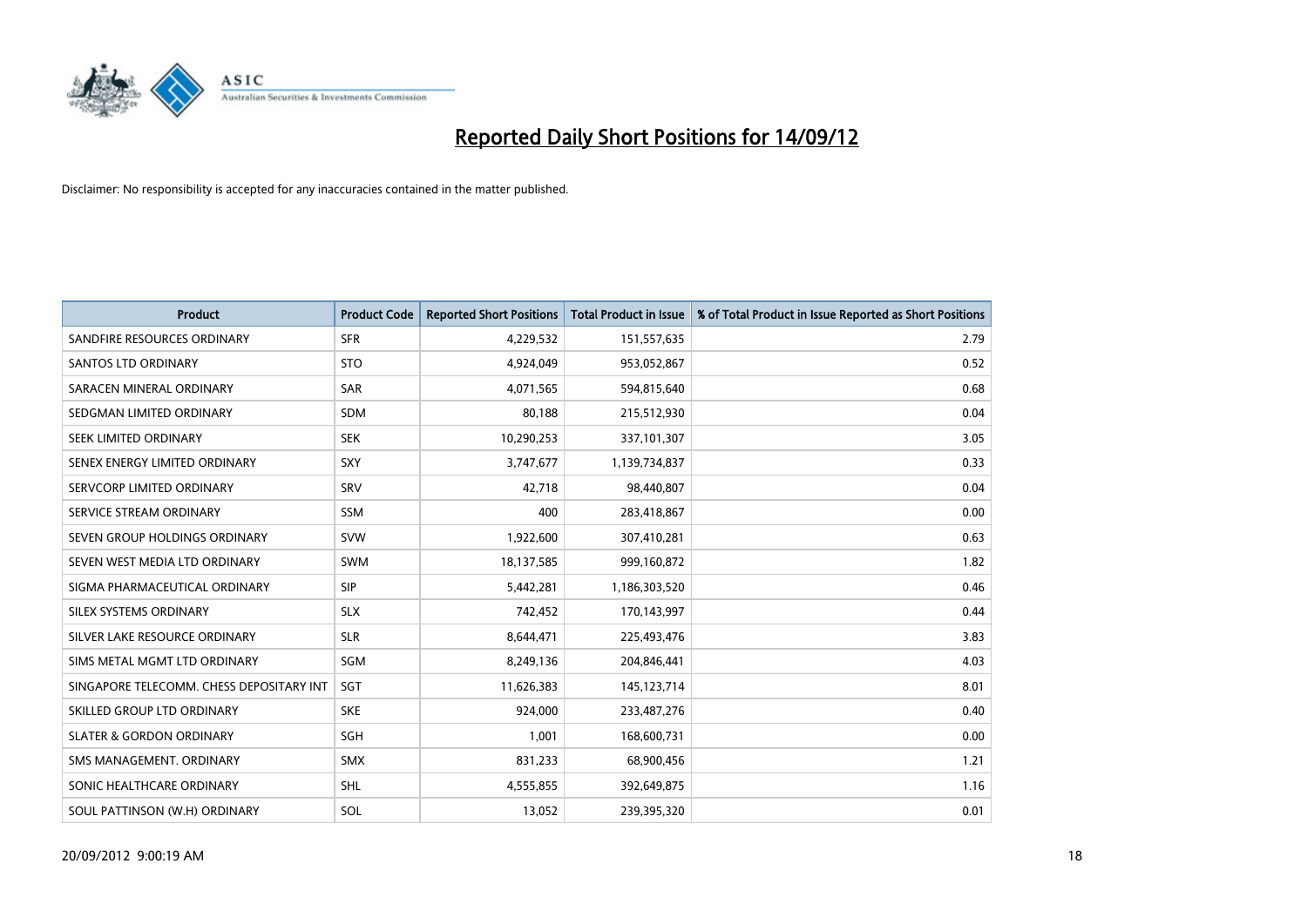

| <b>Product</b>                           | <b>Product Code</b> | <b>Reported Short Positions</b> | <b>Total Product in Issue</b> | % of Total Product in Issue Reported as Short Positions |
|------------------------------------------|---------------------|---------------------------------|-------------------------------|---------------------------------------------------------|
| SOUTH BOULDER MINES ORDINARY             | <b>STB</b>          | 108,590                         | 126,732,826                   | 0.09                                                    |
| SP AUSNET STAPLED SECURITIES             | <b>SPN</b>          | 4,362,142                       | 3,339,620,165                 | 0.13                                                    |
| SPARK INFRASTRUCTURE STAPLED NOTE & UNIT | SKI                 | 36,921,388                      | 1,326,734,264                 | 2.78                                                    |
| SPDR 200 FUND ETF UNITS                  | <b>STW</b>          | 16.092                          | 49,359,567                    | 0.03                                                    |
| SPECIALTY FASHION ORDINARY               | <b>SFH</b>          | 2,439,121                       | 192,236,121                   | 1.27                                                    |
| ST BARBARA LIMITED ORDINARY              | <b>SBM</b>          | 9,262,660                       | 488,074,077                   | 1.90                                                    |
| STANMORE COAL LTD ORDINARY               | <b>SMR</b>          | 32,870                          | 179,409,108                   | 0.02                                                    |
| STARPHARMA HOLDINGS ORDINARY             | SPL                 | 3,562,092                       | 282,787,260                   | 1.26                                                    |
| STHN CROSS MEDIA ORDINARY                | SXL                 | 20,239,383                      | 704,858,525                   | 2.87                                                    |
| STOCKLAND UNITS/ORD STAPLED              | SGP                 | 11,834,934                      | 2,203,157,963                 | 0.54                                                    |
| STRAITS RES LTD. ORDINARY                | SRQ                 | 559,750                         | 456,529,474                   | 0.12                                                    |
| STRAITS RES LTD. RTS26-SEP-12 FORUS      | <b>SROR</b>         | 13,110                          | 707,620,685                   | 0.00                                                    |
| <b>STW COMMUNICATIONS ORDINARY</b>       | SGN                 | 50,596                          | 362,798,351                   | 0.01                                                    |
| SUNCORP GROUP LTD ORDINARY               | <b>SUN</b>          | 8,887,610                       | 1,286,600,980                 | 0.69                                                    |
| SUNDANCE ENERGY ORDINARY                 | <b>SEA</b>          | 32,739                          | 277,098,474                   | 0.01                                                    |
| SUNDANCE RESOURCES ORDINARY              | <b>SDL</b>          | 4,658,679                       | 3,049,577,034                 | 0.15                                                    |
| SUNLAND GROUP LTD ORDINARY               | <b>SDG</b>          | 18,391                          | 196,717,811                   | 0.01                                                    |
| SUPER RET REP LTD ORDINARY               | <b>SUL</b>          | 678,171                         | 196,382,811                   | 0.35                                                    |
| SYD AIRPORT STAPLED US PROHIBIT.         | <b>SYD</b>          | 14,987,221                      | 1,861,210,782                 | 0.81                                                    |
| SYRAH RESOURCES ORDINARY                 | <b>SYR</b>          | 17,281                          | 126,723,021                   | 0.01                                                    |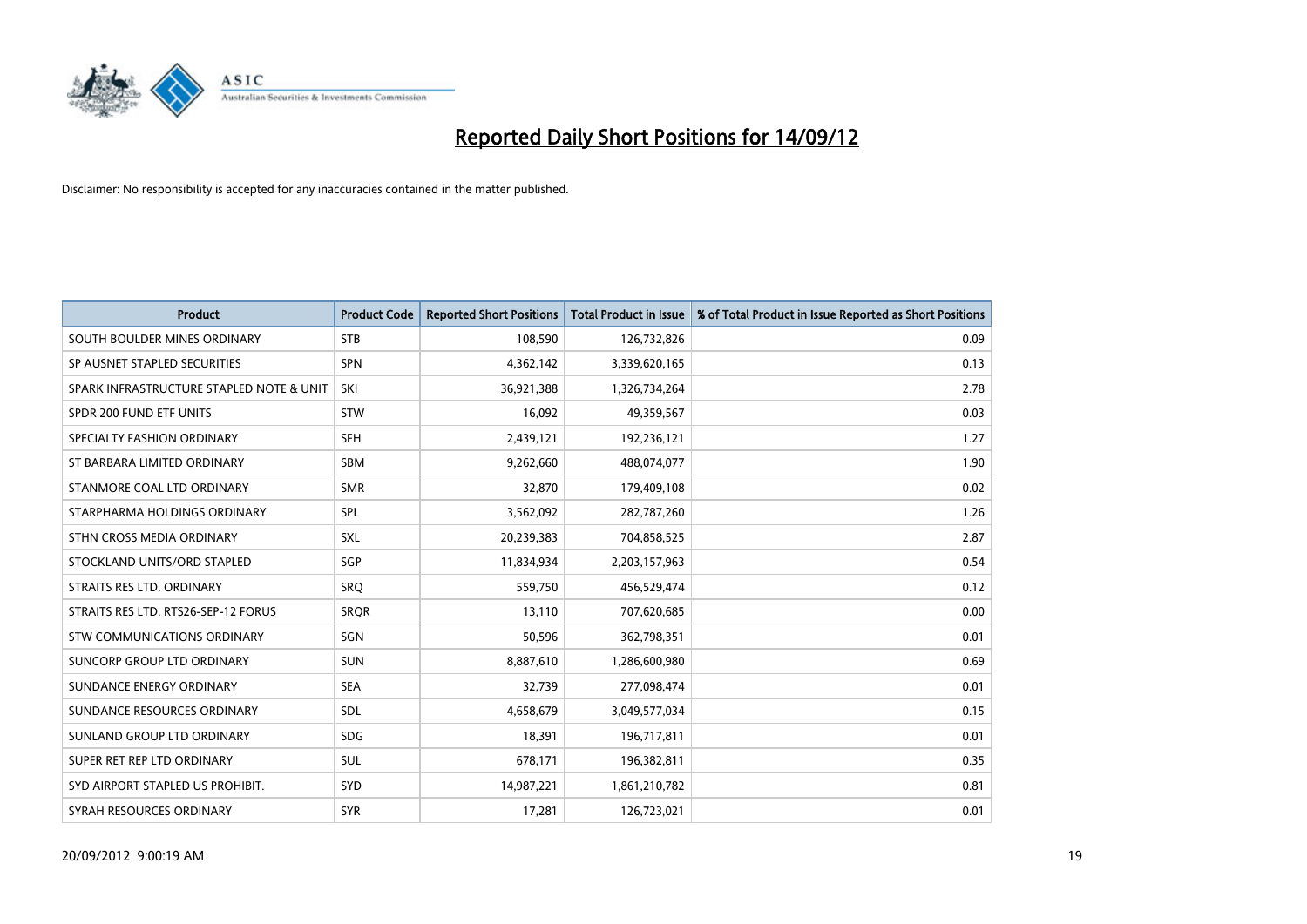

| <b>Product</b>                       | <b>Product Code</b> | <b>Reported Short Positions</b> | <b>Total Product in Issue</b> | % of Total Product in Issue Reported as Short Positions |
|--------------------------------------|---------------------|---------------------------------|-------------------------------|---------------------------------------------------------|
| <b>TABCORP HOLDINGS LTD ORDINARY</b> | <b>TAH</b>          | 11,475,808                      | 730,113,969                   | 1.57                                                    |
| TANAMI GOLD NL ORDINARY              | <b>TAM</b>          | 345,907                         | 261,132,677                   | 0.13                                                    |
| TAP OIL LIMITED ORDINARY             | <b>TAP</b>          | 478,153                         | 241,295,311                   | 0.20                                                    |
| TASSAL GROUP LIMITED ORDINARY        | <b>TGR</b>          | 463,579                         | 146,304,404                   | 0.32                                                    |
| <b>TATTS GROUP LTD ORDINARY</b>      | <b>TTS</b>          | 7,561,410                       | 1,363,158,853                 | 0.55                                                    |
| <b>TECHNOLOGY ONE ORDINARY</b>       | <b>TNE</b>          | 34                              | 305,380,455                   | 0.00                                                    |
| TELECOM CORPORATION ORDINARY         | <b>TEL</b>          | 15,389,859                      | 1,856,323,726                 | 0.83                                                    |
| TELSTRA CORPORATION. ORDINARY        | <b>TLS</b>          | 21,930,301                      | 12,443,074,357                | 0.18                                                    |
| TEN NETWORK HOLDINGS ORDINARY        | <b>TEN</b>          | 89,475,498                      | 1,437,204,873                 | 6.23                                                    |
| TERANGA GOLD CORP CDI 1:1            | <b>TGZ</b>          | 108,229                         | 162,538,320                   | 0.07                                                    |
| TEXON PETROLEUM LTD ORDINARY         | <b>TXN</b>          | 73,337                          | 245,039,848                   | 0.03                                                    |
| TFS CORPORATION LTD ORDINARY         | <b>TFC</b>          |                                 | 279,621,829                   | 0.00                                                    |
| THE REJECT SHOP ORDINARY             | <b>TRS</b>          | 2,678,952                       | 26,092,220                    | 10.27                                                   |
| THORN GROUP LIMITED ORDINARY         | <b>TGA</b>          | 96,424                          | 146,374,703                   | 0.07                                                    |
| <b>TIGER RESOURCES ORDINARY</b>      | <b>TGS</b>          | 3,085,625                       | 673,470,269                   | 0.46                                                    |
| TOLL HOLDINGS LTD ORDINARY           | <b>TOL</b>          | 20,846,177                      | 717,133,875                   | 2.91                                                    |
| TOX FREE SOLUTIONS ORDINARY          | <b>TOX</b>          | 56,640                          | 115,311,608                   | 0.05                                                    |
| TPG TELECOM LIMITED ORDINARY         | <b>TPM</b>          | 1,992,627                       | 793,808,141                   | 0.25                                                    |
| <b>TRADE ME GROUP ORDINARY</b>       | <b>TME</b>          | 1,492,656                       | 395,745,510                   | 0.38                                                    |
| TRANSFIELD SERVICES ORDINARY         | <b>TSE</b>          | 5,369,231                       | 517,878,468                   | 1.04                                                    |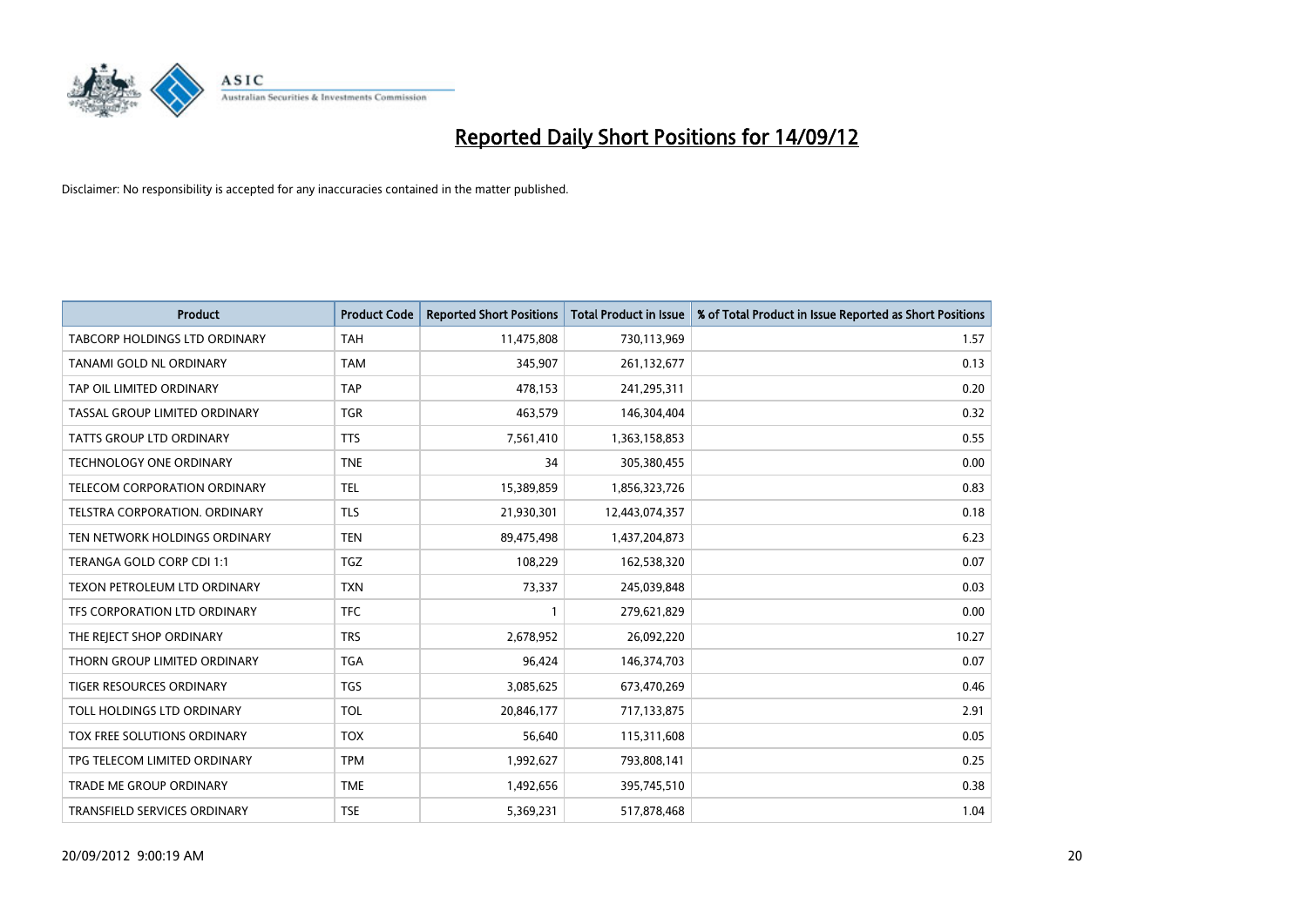

| <b>Product</b>                         | <b>Product Code</b> | <b>Reported Short Positions</b> | <b>Total Product in Issue</b> | % of Total Product in Issue Reported as Short Positions |
|----------------------------------------|---------------------|---------------------------------|-------------------------------|---------------------------------------------------------|
| TRANSPACIFIC INDUST, ORDINARY          | <b>TPI</b>          | 4,846,136                       | 1,578,509,032                 | 0.31                                                    |
| TRANSURBAN GROUP TRIPLE STAPLED SEC.   | <b>TCL</b>          | 8,563,548                       | 1,461,665,097                 | 0.59                                                    |
| TREASURY WINE ESTATE ORDINARY          | <b>TWE</b>          | 12,991,921                      | 647,227,144                   | 2.01                                                    |
| TROY RESOURCES LTD ORDINARY            | <b>TRY</b>          | 377,364                         | 89,938,649                    | 0.42                                                    |
| UGL LIMITED ORDINARY                   | UGL                 | 7,323,793                       | 166,315,038                   | 4.40                                                    |
| UNILIFE CORPORATION CDI 6:1            | <b>UNS</b>          | 186,653                         | 254,211,852                   | 0.07                                                    |
| UXC LIMITED ORDINARY                   | <b>UXC</b>          | 702,760                         | 305,585,913                   | 0.23                                                    |
| <b>VENTURE MINERALS ORDINARY</b>       | <b>VMS</b>          | 135,674                         | 261,880,138                   | 0.05                                                    |
| VILLAGE ROADSHOW LTD ORDINARY          | <b>VRL</b>          | 42,000                          | 153,256,423                   | 0.03                                                    |
| VIRGIN AUS HLDG LTD ORDINARY           | <b>VAH</b>          | 39,284,316                      | 2,210,197,600                 | 1.78                                                    |
| VITERRA INC CDI 1:1                    | <b>VTA</b>          | 10                              | 68,629,939                    | 0.00                                                    |
| VNGD ALL-WORLD EX-US CDI 1:1           | <b>VEU</b>          | 5,249                           | 1,167,777                     | 0.45                                                    |
| <b>VNGD US TOTAL MARKET CDI 1:1</b>    | <b>VTS</b>          | 4,987                           | 999,993                       | 0.50                                                    |
| <b>VOCUS COMMS LTD ORDINARY</b>        | <b>VOC</b>          | 11,077                          | 74,359,392                    | 0.01                                                    |
| WAH NAM INT HLDG LTD ORDINARY          | <b>WNI</b>          | 2,086,294                       | 7,224,094,327                 | 0.03                                                    |
| <b>WATPAC LIMITED ORDINARY</b>         | <b>WTP</b>          | 8,932                           | 184,332,526                   | 0.00                                                    |
| <b>WDS LIMITED ORDINARY</b>            | <b>WDS</b>          | 7                               | 144,740,614                   | 0.00                                                    |
| WEBJET LIMITED ORDINARY                | <b>WEB</b>          | 2,069                           | 71,065,929                    | 0.00                                                    |
| <b>WESFARMERS LIMITED ORDINARY</b>     | <b>WES</b>          | 30,629,175                      | 1,006,582,930                 | 3.04                                                    |
| WESFARMERS LIMITED PARTIALLY PROTECTED | <b>WESN</b>         | 1,511,225                       | 150,555,880                   | 1.00                                                    |